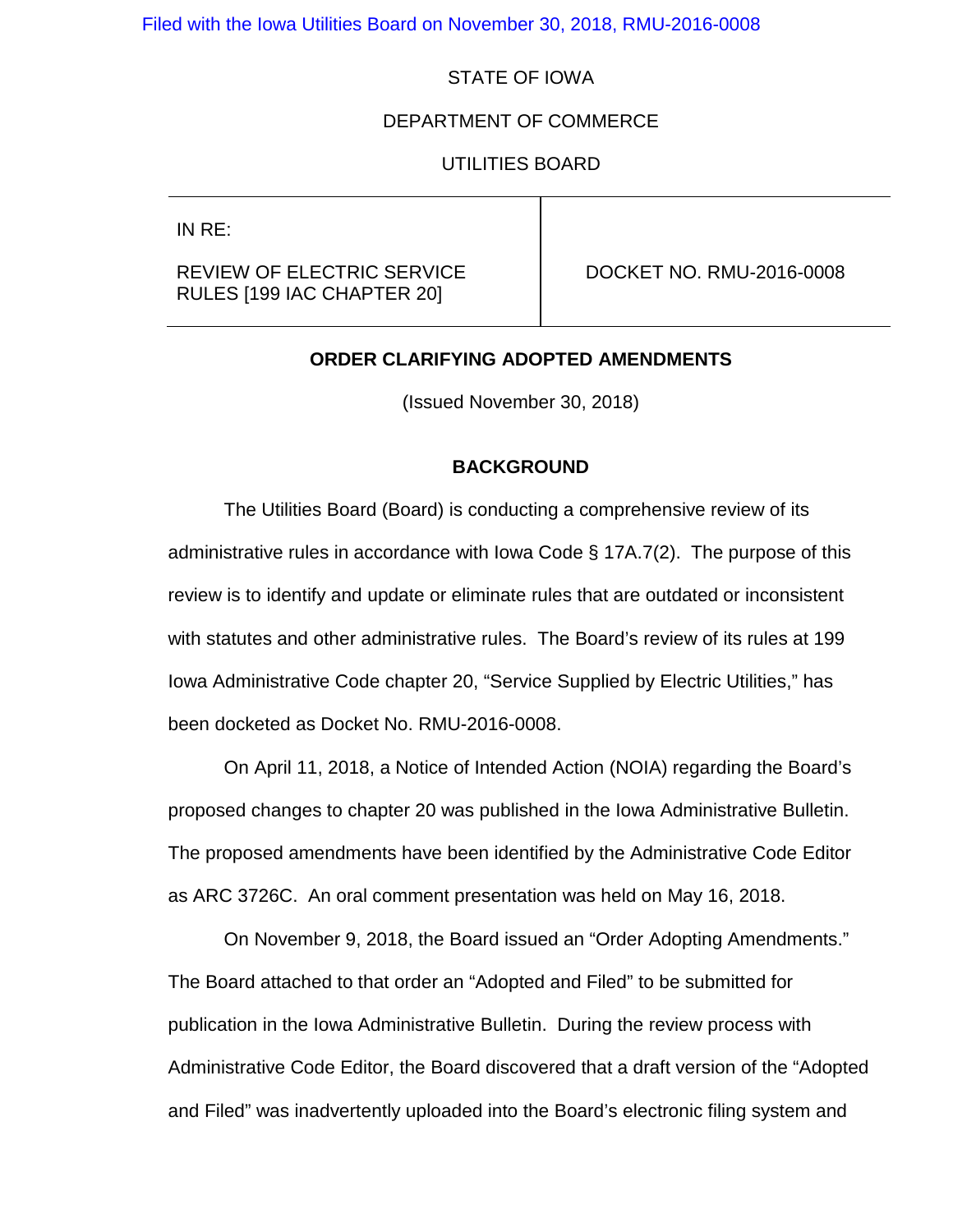## DOCKET NO. RMU-2016-0008 PAGE 2

submitted for publication. The electronic version uploaded with the order did not contain all of the amendments adopted by the Board as stated in its order. The "Order Adopting Amendments" correctly stated the Board's intended actions, and the paper version of the order filed in the Board's records center included the correct version of the "Adopted and Filed."

The correct "Adopted and Filed" is attached to this order and contains two substantive changes from the version previously uploaded. First, it contains the adoption of new subrule 20.3(12) as originally proposed in the NOIA and as discussed on pages 8-9 of the "Order Adopting Amendments." The second change involves new subrule 20.6(8) regarding comprehensive meter replacement programs. As discussed on page 7 in the "Order Adopting Amendments," the Board will allow the utilities the option to test a statistical sample of removed meters rather than a set ten percent. The correct "Adopted and Filed" contains language in Board rule 199 IAC 20.6(8)(a)(3) and 20.6(8)(b) which implements this decision.

The "Adopted and Filed" to be published in the Iowa Administrative Bulletin will contain these items as previously described in the Board's "Order Adopting Amendments." The published rules may contain additional, non-substantive editorial changes and will be uploaded into Docket No. RMU-2018-0006 upon publication in the Iowa Administrative Bulletin.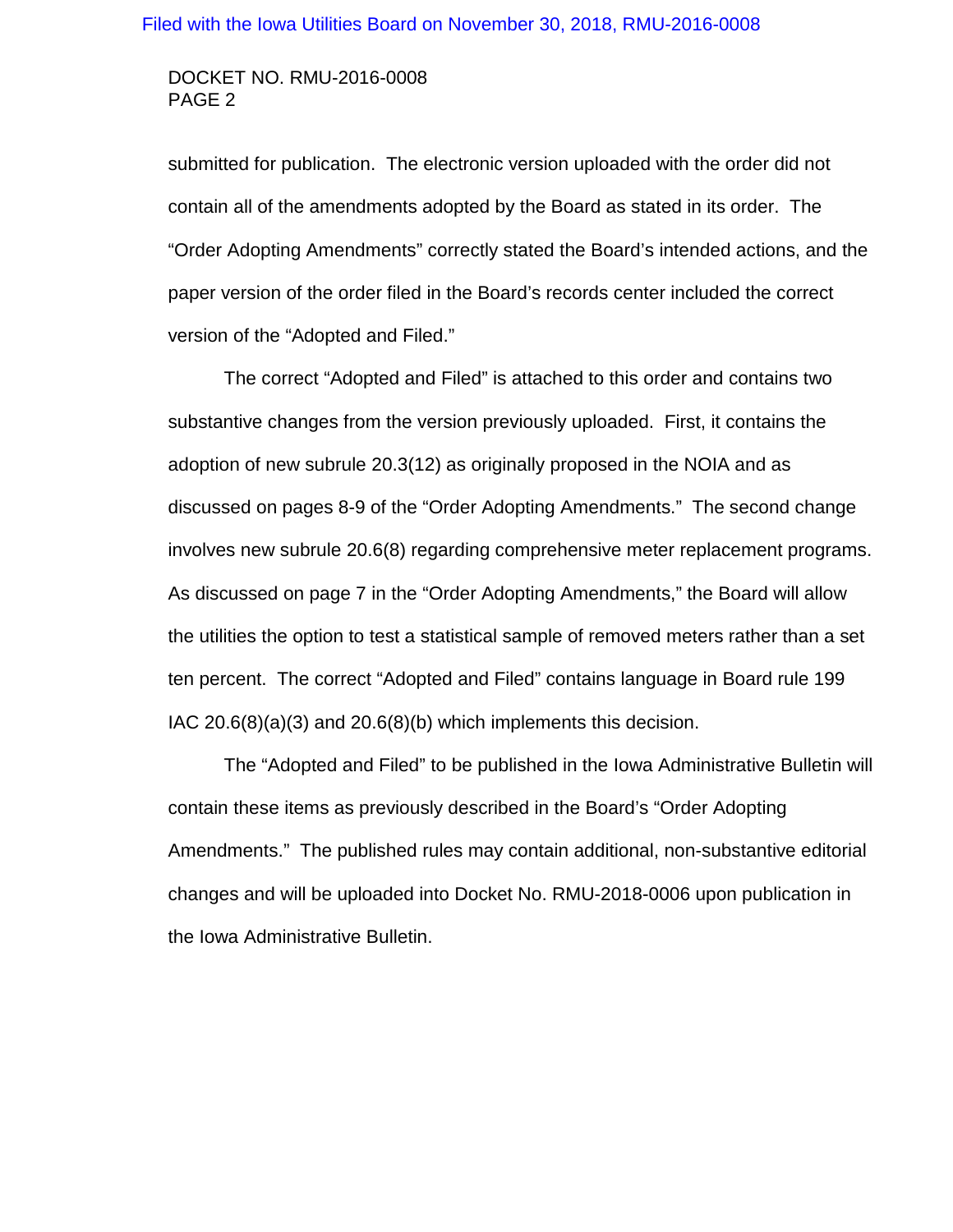DOCKET NO. RMU-2016-0008 PAGE 3

## **IT IS THEREFORE ORDERED:**

1. Attached to this order is the correct "Adopted and Filed" implementing the Utilities Board's "Order Adopting Amendments" issued on November 9, 2018, in Docket No. RMU-2016-0008.

2. The amendments shall become effective 35 days after publication in the Iowa Administrative Bulletin.

## **UTILITIES BOARD**

 */s/ Nick Wagner* 

ATTEST:

 */s/ Bradley Nielsen /s/ Richard W. Lozier Jr.* 

Dated at Des Moines, Iowa, this 30<sup>th</sup> day of November, 2018.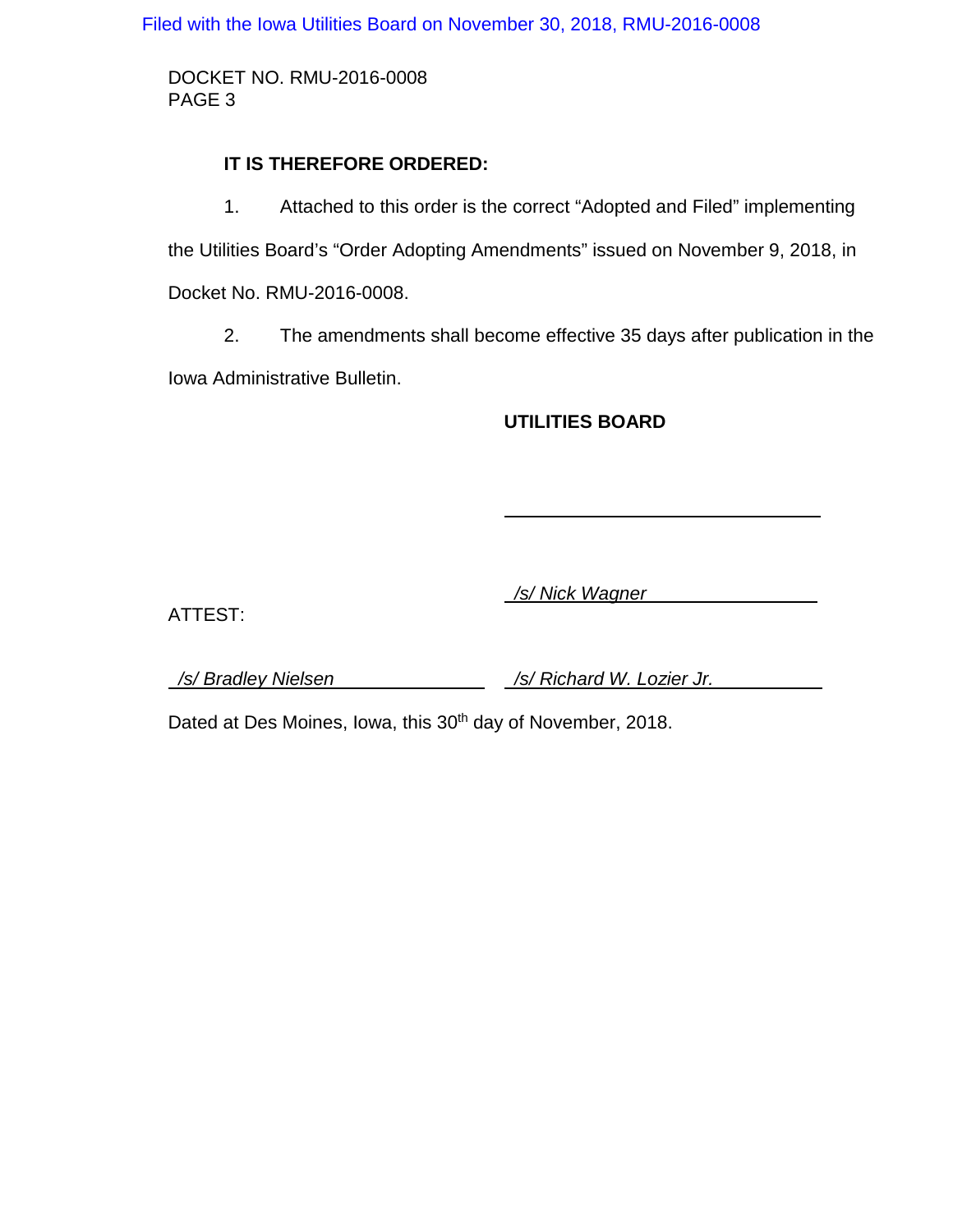ITEM 1. Amend subrule 20.1(2) as follows:

**20.1(2)** *Application of rules.* The rules shall apply to any electric utility operating within the state of Iowa subject to Iowa Code chapter [476,](https://www.legis.iowa.gov/docs/ico/chapter/476.pdf) and to the construction, operation and maintenance of electric transmission lines to the extent provided in Iowa Code chapter [478,](https://www.legis.iowa.gov/docs/ico/chapter/478.pdf) and shall supersede all tariffs on file with the board which are in conflict with these rules.

These rules are intended to promote safe and adequate service to the public, to provide standards for uniform and reasonable practices by utilities, and to establish a basis for determining the reasonableness of such demands as may be made by the public upon the utilities.

A request to waive the application of any rule on a permanent or temporary basis may be made in accordance with 199 - 1.3(17A, 474, 476, 78GA, HF 2206) 199 - 1.3(17A, 474, 476).

The adoption of these rules shall in no way preclude the board from altering or amending them pursuant to statute or from making such modifications with respect to their application as may be found necessary to meet exceptional conditions.

These rules shall in no way relieve any utility from any of its duties under the laws of this state.

ITEM 2. Amend subrule 20.1(3) as follows:

**20.1(3)** *Definitions.* The following words and terms, when used in these rules, shall have the meaning indicated below:

*"Acid Rain Program"* means the sulfur dioxide and nitrogen oxides air pollution control program established pursuant to Title IV of the Act under 40 CFR Parts 72-78.

"Act" means the Clean Air Act, 42 U.S.C. Section 7401, et seq., as amended by Pub. L. 101-549, November 15, 1990.

*"Affected unit"* means a unit or source that is subject to any emission reduction requirement or limitation under the Acid Rain Program, the Clean Air Interstate Rule (CAIR), or the Clean Air Mercury Rule (CAMR) the Cross-State Air Pollution Rule (CSAPR), or the Mercury and Air Toxics Standards (MATS), or a unit or source that opts in under 40 CFR Part 74.

*"Allowance"* means an authorization, allocated by the United States Environmental Protection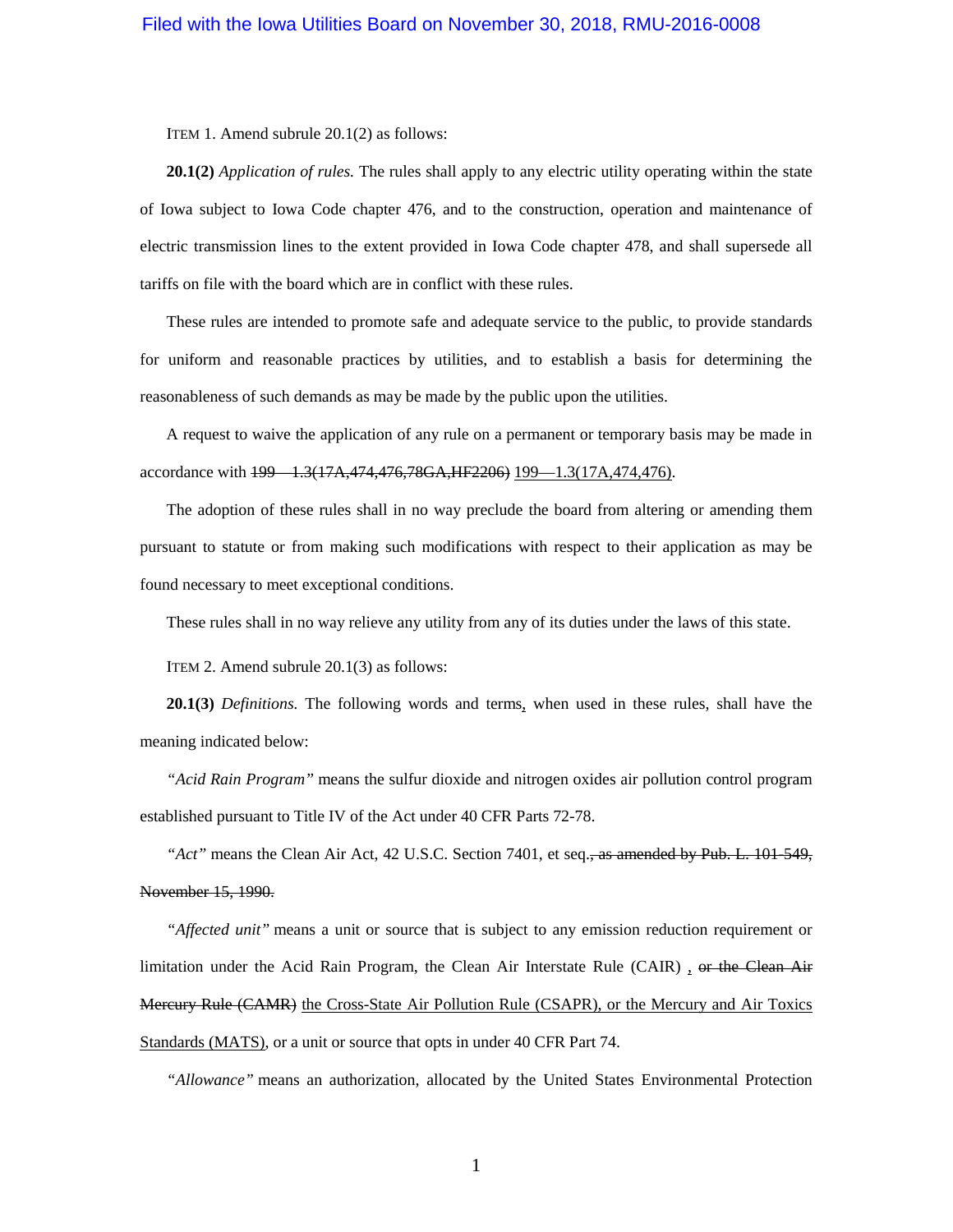Agency (EPA), to emit sulfur dioxide (SO2) under the Acid Rain Program, to emit sulfur dioxide (SO2), any or SO 2 and nitrogen oxide (NO X) emissions subject to under the Clean Air Interstate Rule (CAIR) <del>, or mercury (Hg) emissions subject to the Clean Air Mercury Rule (CAMR),</del> and the Cross-State Air Pollution Rule (CSAPR) during or after a specified calendar year.

*"Allowance forward contract"* is an agreement between a buyer and seller to transfer an allowance on a specified future date at a specified price.

*"Allowance futures contract"* is an agreement between a futures exchange clearinghouse and a buyer or seller to buy or sell an allowance on a specified future date at a specified price.

*"Allowance option contract"* is an agreement between a buyer and seller whereby the buyer has the option to transfer an allowance(s) at a specified date at a specified price. The seller of a call or put option will receive a premium for taking on the associated risk.

*"Board"* means the utilities board.

*"Capacity"* means the instantaneous rate at which energy can be delivered, received, or transferred, measured in kilowatts.

*"Clean Air Interstate Rule"* or *"CAIR"* means the requirements EPA published in the Federal Register (70 Fed. Reg. 25161) on May 12, 2005.

*"Clean Air Mercury Rule"* or *"CAMR"* means the requirements EPA published in the Federal Register (70 Fed. Reg. 28605) on May 18, 2005.

*"Complaint,"* as used in these rules, is a statement or question by anyone, whether a utility customer or not, alleging a wrong, grievance, injury, dissatisfaction, illegal action or procedure, dangerous condition or action, or utility obligation.

*"Compliance plan"* means the document submitted for an affected source to the EPA which specifies the methods by which each affected unit at the source will meet the applicable emissions limitation and emissions reduction requirements.

*"Cross-State Air Pollution Rule"* or *"CSAPR"* means the requirements established by EPA in 40 CFR 97 Subparts AAAAA, BBBBB, CCCCC, and DDDDD as amended by 81 FR 13275 (March 14, 2016).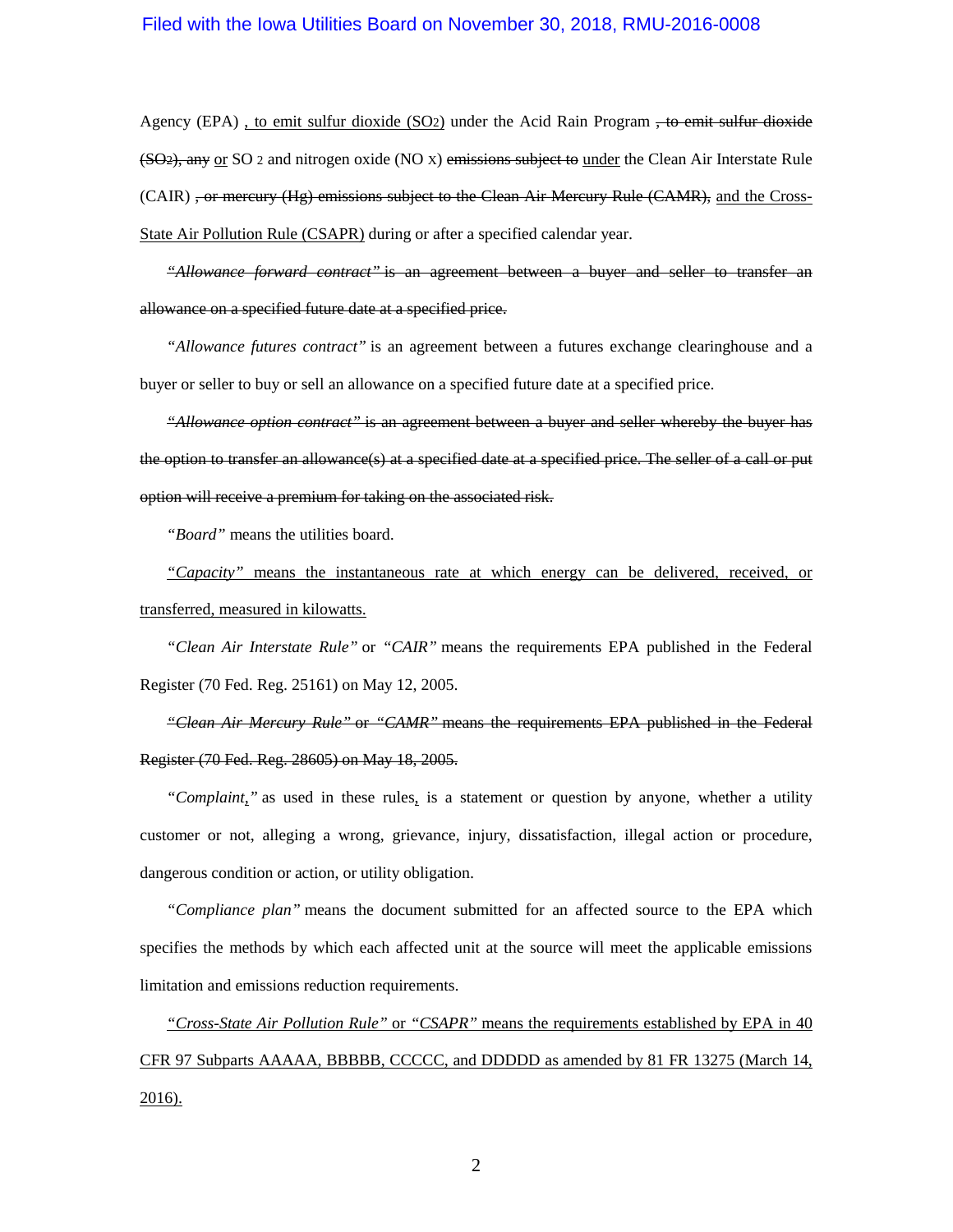*"Customer"* means any person, firm, association, or corporation, any agency of the federal, state or local government, or legal entity responsible by law for payment for the electric service or heat from the electric utility.

*"Delinquent"* or *"delinquency"* means an account for which a service bill or service payment agreement has not been paid in full on or before the last day for timely payment.

*"Distribution line"* means any single or multiphase electric power line operating at nominal voltage in either of the following ranges: 2,000 to 26,000 volts between ungrounded conductors or 1,155 to 15,000 volts between grounded and ungrounded conductors, regardless of the functional service provided by the line.

*"Economy energy"* is energy bought or sold in a transaction wherein the supplier's incremental cost is less than the buyer's decremental cost, and the differential in cost is shared in an equitable manner by the supplier and buyer.

*"Electric plant"* includes all real estate, fixtures and property owned, controlled, operated or managed in connection with or to facilitate production, generation, transmission, or distribution, in providing electric service or heat by an electric utility.

*"Electric service"* is furnishing to the public for compensation any electricity, heat, light, power, or energy.

*"Emission for emission trade"* is an exchange of one type of emission for another type of emission. For example, the exchange of SO<sub>2</sub> emission allowances for NO<sub>X</sub> emission allowances.

*"Energy"* means electric energy measured in kilowatt hours.

*"Firm power"* is power and associated energy intended to be available at all times during the period covered by the commitment.

*"Gains and losses from allowance sales"* are calculated as the difference between the sale price of allowances sold during the month and the weighted average unit cost of inventoried allowances.

*"Mercury and Air Toxics Standards"* or *"MATS"* means the requirements established by EPA in 40 CFR Parts 60 and 63 regarding limits of power plant emissions of toxic air pollutants (February 16, 2012).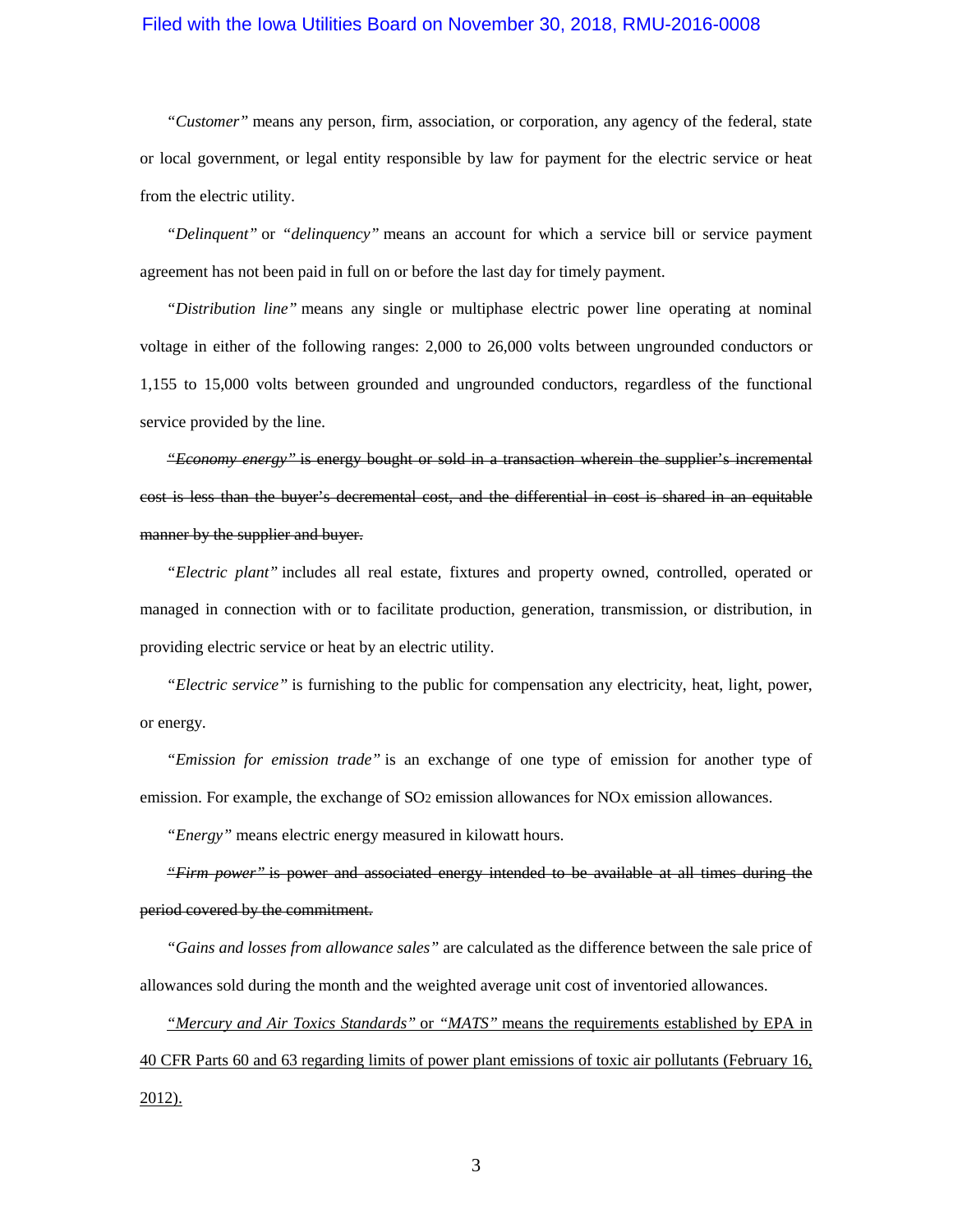*"Meter"* means, unless otherwise qualified, a device that measures and registers the integral of an electrical quantity with respect to time.

*"Meter shop"* is a shop where meters are inspected, repaired and tested, and may be at a fixed location or may be mobile.

*"Operating reserve"* is a reserve generating capacity required to ensure reliability of generation resources.

*"Operational control energy"* is energy supplied by a selling utility to a buying utility for the improvement of electric system operation.

*"Outage energy"* is energy purchased during emergency or scheduled maintenance outages of generation or transmission facilities, or both.

*"Participation power"* means power and associated energy or energy which is purchased or sold from a specific unit or units on the basis that its availability is subject to prorate or other specified reduction if the units are not operated at full capacity.

*"Peaking power"* is power and associated energy intended to be available at all times during the commitment and which is anticipated to have low load factor use.

*"Power"* means electric power measured in kilowatts.

*"Price hedging"* means using futures contracts or options to guard against unfavorable price changes.

*"Rate-regulated utility"* means any utility, as defined in [20.1\(3\),](https://www.legis.iowa.gov/docs/iac/rule/199.20.1.pdf)which is subject to board rate regulation under Iowa Code chapte[r 476.](https://www.legis.iowa.gov/docs/ico/chapter/476.pdf)

*"Secondary line"* means any single or multiphase electric power line operating at nominal voltage less than either 2,000 volts between ungrounded conductors or 1,155 volts between grounded and ungrounded conductors, regardless of the functional service provided by the line.

*"Service limitation"* means the establishment of a limit on the amount of power that may be consumed by a residential customer through the installation of a service limiter on the customer's meter.

*"Service limiter"* or *"service limitation device"* means a device that limits a residential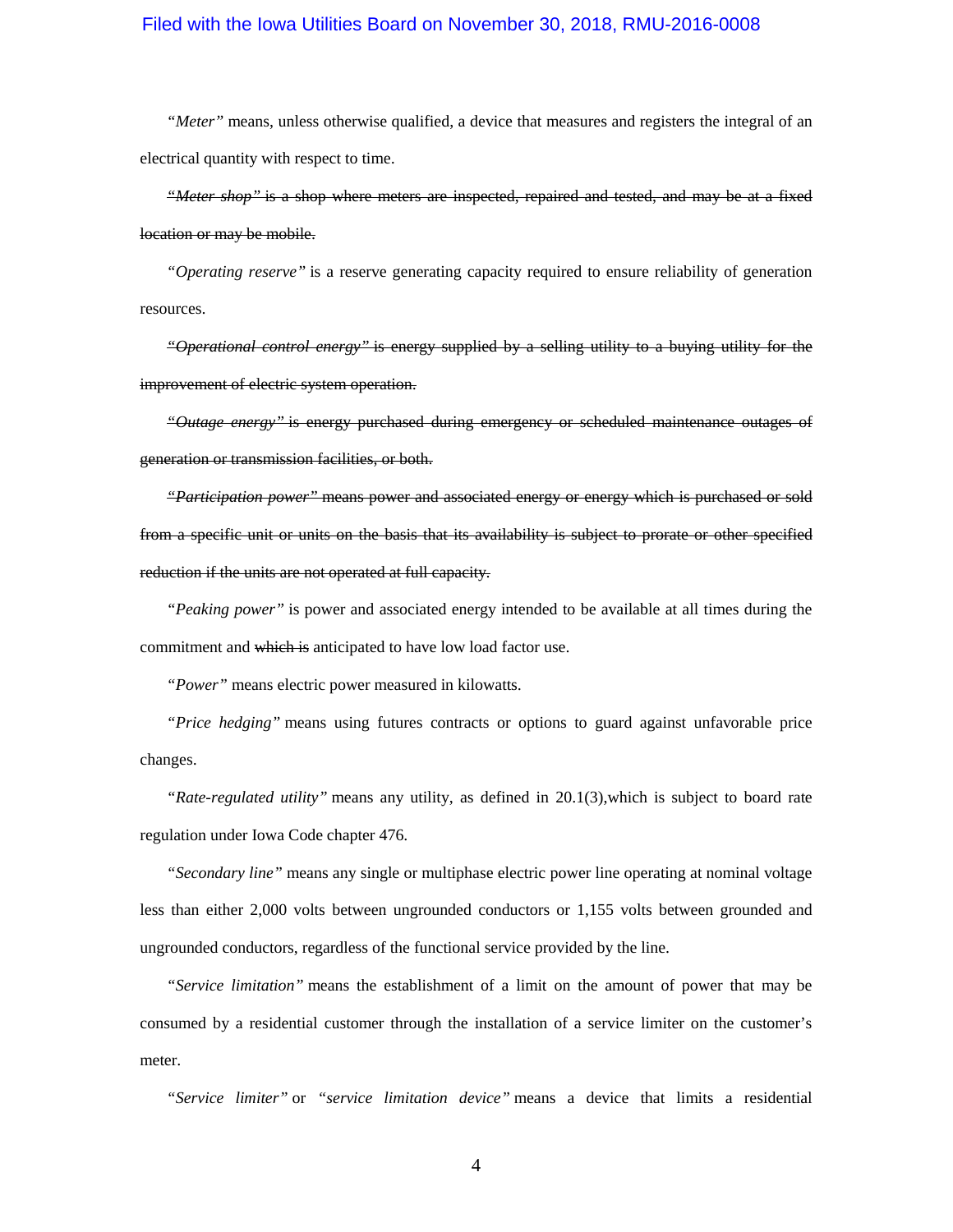customer's power consumption to 3,600 watts (or some higher level of usage approved by the board) and that resets itself automatically, or can be reset manually by the customer, and may also be reset remotely by the utility at all times.

*"Speculation"* means using futures contracts or options to profit from expectations of future price changes.

*"Tariff"* means the entire body of rates, tolls, rentals, charges, classifications, rules, procedures, policies, etc., adopted and filed with the board by an electric utility in fulfilling its role of furnishing service.

*"Timely payment"* is a payment on a customer's account made on or before the date shown on a current bill for service, or on a form which records an agreement between the customer and a utility for a series of partial payments to settle a delinquent account, as the date which determines application of a late payment charge to the current bill or future collection efforts.

*"Transmission line"* means any single or multiphase electric power line operating at nominal voltages at or in excess of either 69,000 volts between ungrounded conductors or 40,000 volts between grounded and ungrounded conductors, regardless of the functional service provided by the line.

*"Utility"* means any person, partnership, business association or corporation, domestic or foreign, owning or operating any facilities for providing electric service or heat to the public for compensation.

*"Vintage trade"* is an exchange of one vintage of allowances for another vintage of allowances with the difference in value between vintages being cash or additional allowances.

*"Weighted average unit cost of inventoried allowances"* equals the dollars in inventory at the end of the month divided by the total allowances available for use at the end of the month.

*"Wheeling service"* is the service provided by a utility in consenting to the use of its transmission facilities by another party for the purpose of scheduling delivery of power or energy, or both.

ITEM 3. Amend subrule 20.2(2) as follows:

**20.2(2)** *Tariffs to be filed with the board.* The schedules of rates and rules of rate-regulated electric utilities shall be filed with the board and shall be classified, designated, arranged and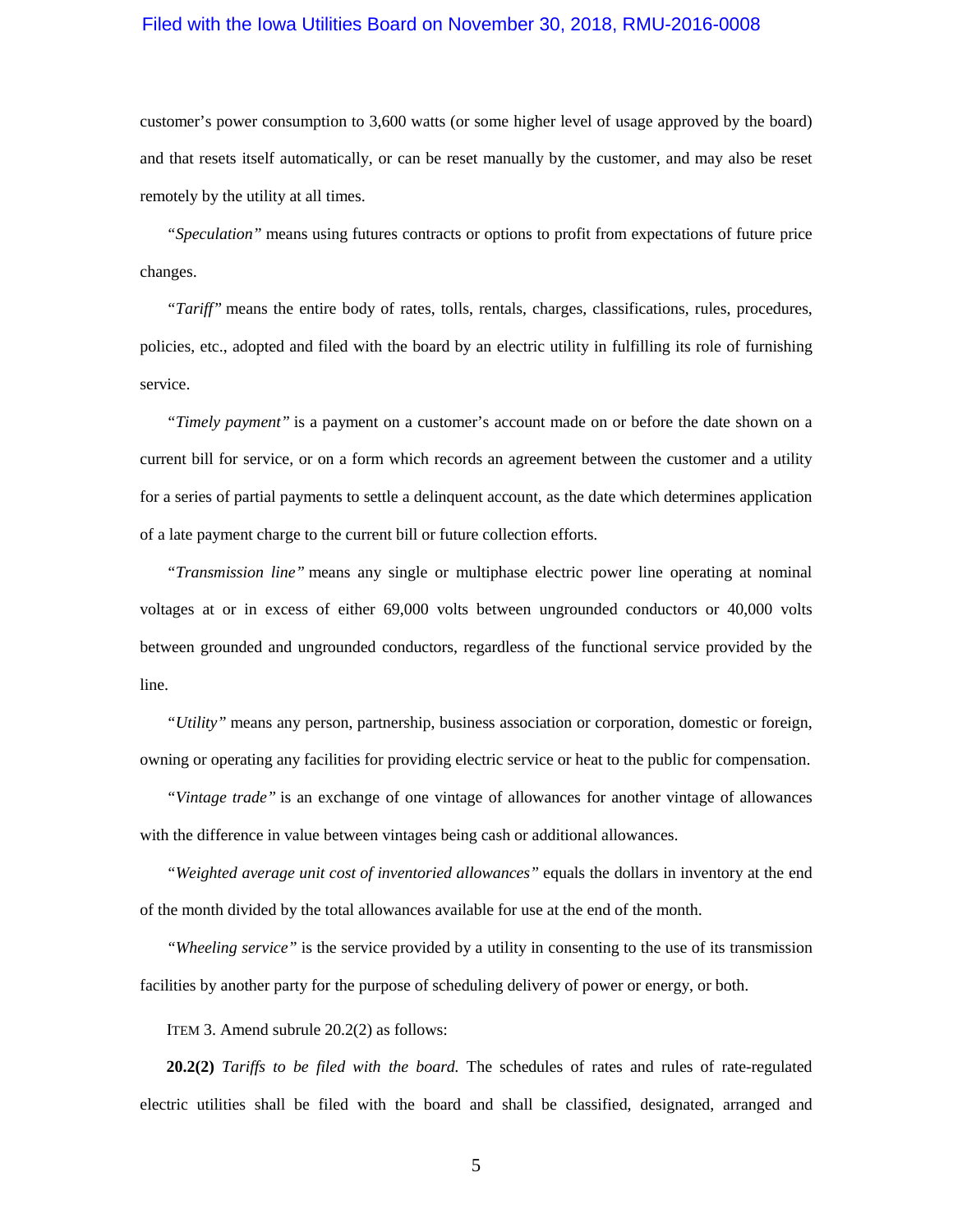submitted so as to conform to the requirements of this chapter. Provisions of the schedules shall be definite and so stated as to minimize ambiguity or the possibility of misinterpretation. The form, identification and content of tariffs shall be in accordance with these rules. A rate-regulated electric utility's current tariff will be made available through the board's electronic filing system.

Utilities which are not subject to the rate regulation provided for by Iowa Code chapter [476](https://www.legis.iowa.gov/docs/ico/chapter/476.pdf) shall not be required to file schedules of rates, rules, or contracts primarily concerned with a rate schedule with the board and shall not be subject to the provisions related to rate regulations, but nothing contained in these rules shall be deemed to relieve any utility of the requirement of furnishing any of these same schedules or contracts which are needed by the board in the performance of the board's duties upon request to do so by the board.

ITEM 4. Amend subrule 20.2(3) as follows:

**20.2(3)** *Form and identification.* All tariffs shall conform to the following rules:

*a.* The tariff shall be printed, typewritten or otherwise filed electronically using the board's electronic filing system. The filed tariff shall be capable of being reproduced on  $8\frac{1}{2} \times 11$ - inch sheets of durable white paper so as to result in a clear and permanent record customers may readily view and reproduce copies of the tariff. The sheets of the tariff should be ruled or spaced to set off a border on the left side suitable for binding. In the case of utilities subject to regulation by any federal agency the format of sheets of  $\Delta$  tariff as filed with the board may be the same format as is required by the  $\Delta$ federal agency provided that the rules of the board as to title page; identity of superseding, replacing or revision sheets; identity of amending sheets:; identity of the filing utility, issuing official, date of issue, effective date; and the words "Tariff with board" shall apply in the modification of the federal agency format for the purposes of filing with this board.

- *b.* The title page of every tariff and supplement shall show:
- (1) The first page shall be the title page which shall show:

(Name of Public Utility)

Electric Tariff

Filed with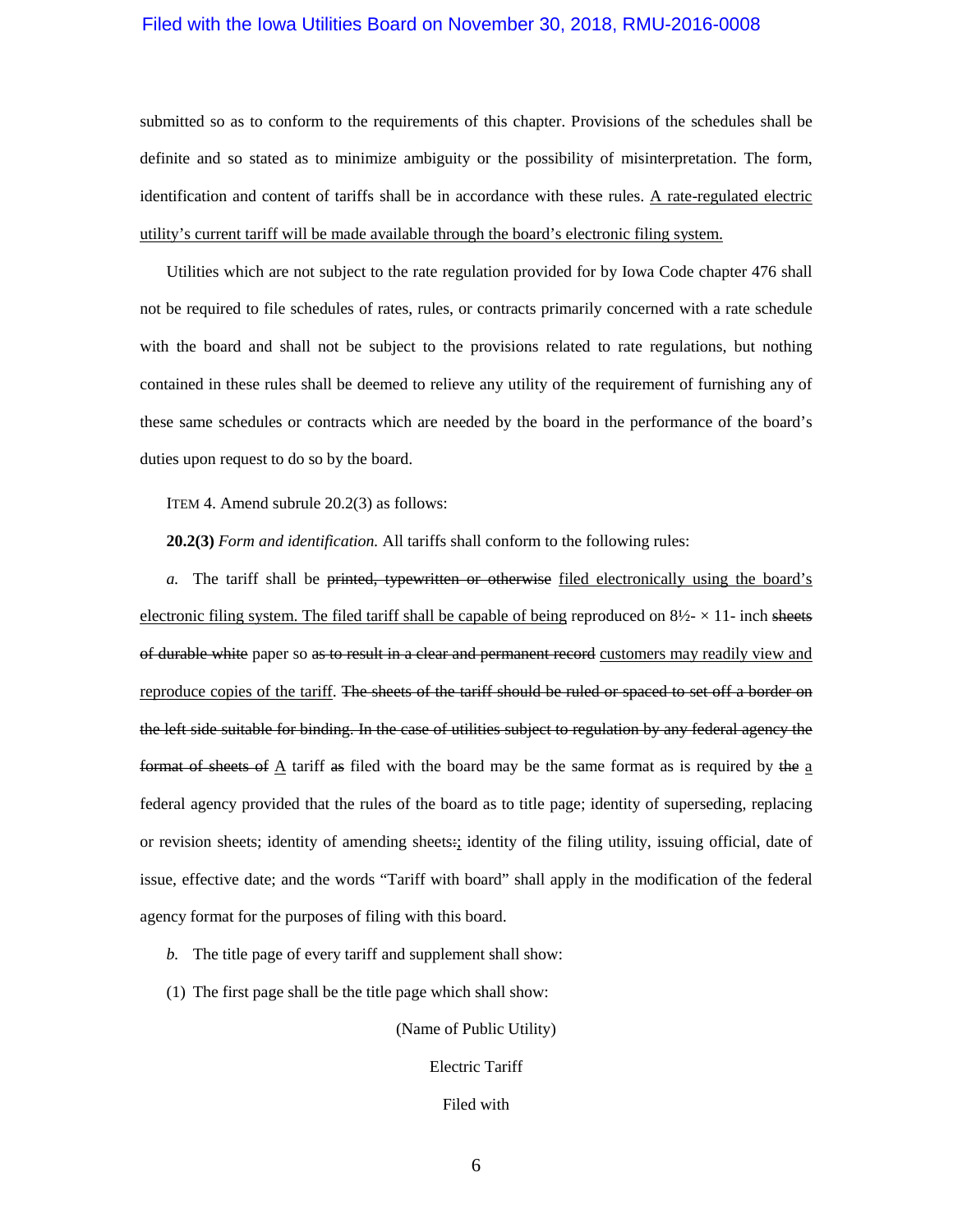#### Iowa Utilities Board

(Date)

#### (This requirement does not apply to tariffs or amendments filed with the board prior to July 1, 1981.)

(2) When a tariff is to be superseded or replaced in its entirety, the replacing tariff shall show on the upper right corner of its title page that it supersedes a tariff on file and the number being superseded or replaced, for example:

#### TARIFF NO.

#### SUPERSEDES TARIFF NO.

#### (This requirement does not apply to tariffs or amendments filed with the board prior to July 1, 1981.)

(3) When a new part of a tariff eliminates an existing part of a tariff it shall so state and clearly indicate the part eliminated.

(4) Any tariff modifications as defined above shall be marked in the right-hand margin of the replacing tariff sheet with symbols as here described to indicate the place, nature and extent of the change in text.

#### —Symbols—

(C)—Changed regulation

- (D)—Discontinued rate or regulation
- (I)—Increase in rate or new treatment resulting in increased rate
- (N)—New rate, treatment or regulation
- (R)—Reduction in rate or new treatment resulting in reduced rate
- (T)—Change in text only

*c.* All sheets except the title page shall have, in addition to the above-stated requirements, the following information:

(1) Name of utility under which shall be set forth the words "Filed with board." If the utility is not a corporation, and a trade name is used, the name of the individual or partners must precede the trade name.

(2) Issuing official and issue date.

7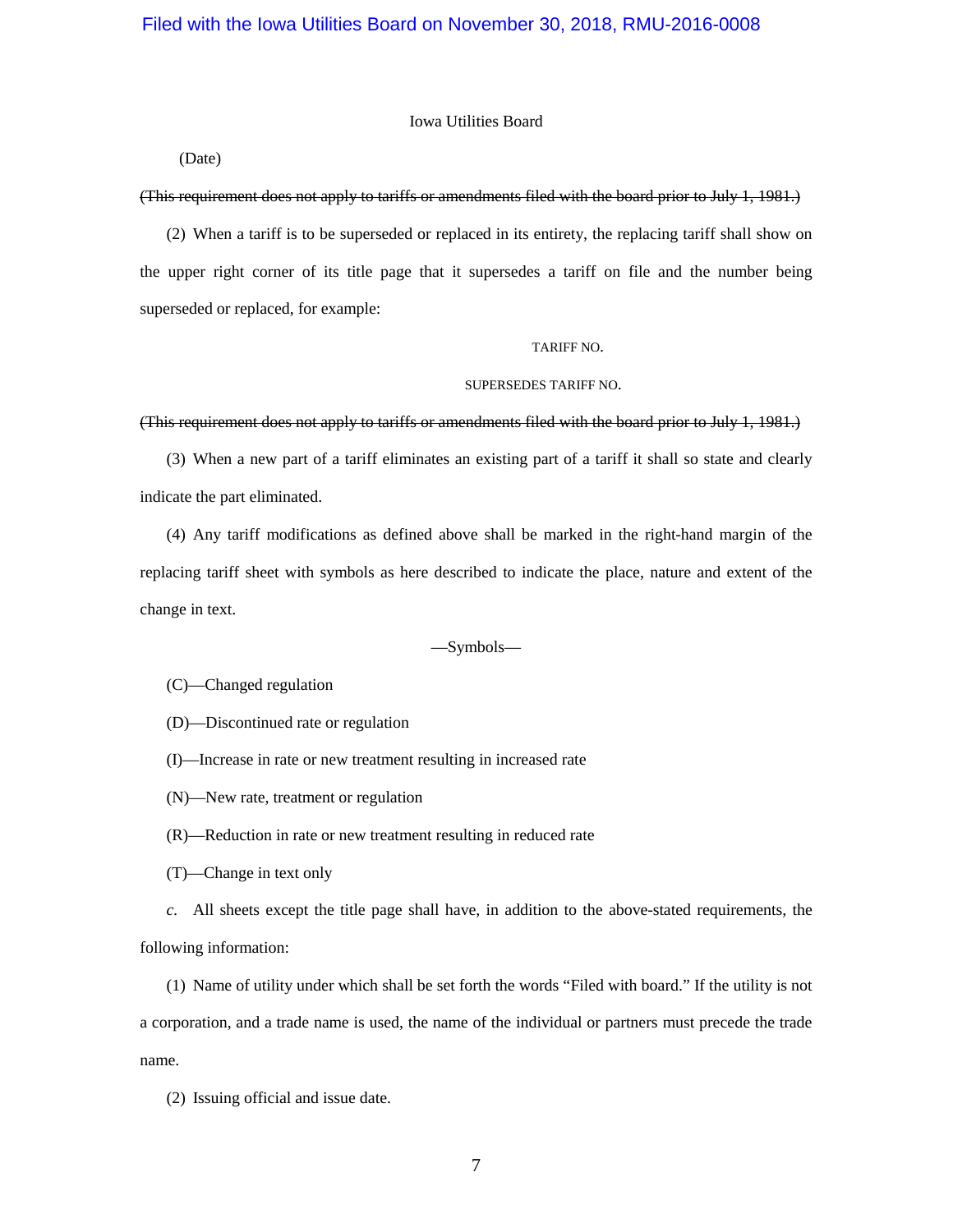- (3) Effective date (to be left blank by rate-regulated utilities).
- *d.* All sheets except the title page shall have the following form:

| (Company Name)           | (Part identification)                   |
|--------------------------|-----------------------------------------|
| Electric Tariff          | (This sheet identification)             |
| Filed with board         | (Canceled sheet identification, if any) |
|                          | (Content or tariff)                     |
| Issued: (Date)           | Effective:                              |
| Issued by: (Name, title) | (Proposed Effective Date:)              |

The issued date is the date the tariff or the amended sheet content was adopted by the utility.

The effective date will be left blank by rate-regulated utilities and shall be determined by the board. The utility may propose an effective date.

ITEM 5. Amend subrule 20.2(5) as follows:

**20.2(5)** *Annual, periodic and other reports to be filed with the board.*

*a.* System map verification. The utility shall file annually a verification that it has a currently correct set of utility system maps in accordance with general requirement the general requirements of subrule [20.3\(11\)](https://www.legis.iowa.gov/docs/iac/rule/199.20.3.pdf) and a statement as to the location of the utility's offices where such maps, except those deemed confidential by the board, are accessible and available for examination by the board or its agents. The verification and map location information shall also be reported to the board upon other occasions when significant changes occur in either the maps or location of the maps.

*b.* to *e.* No change.

*f.* A copy of the The utility's current rules, if any, published or furnished by the utility for the use of engineers, architects, electrical contractors, etc., covering meter and service installations shall be filed with maintained and made available to the board upon request.

*g.* to *k.* No change.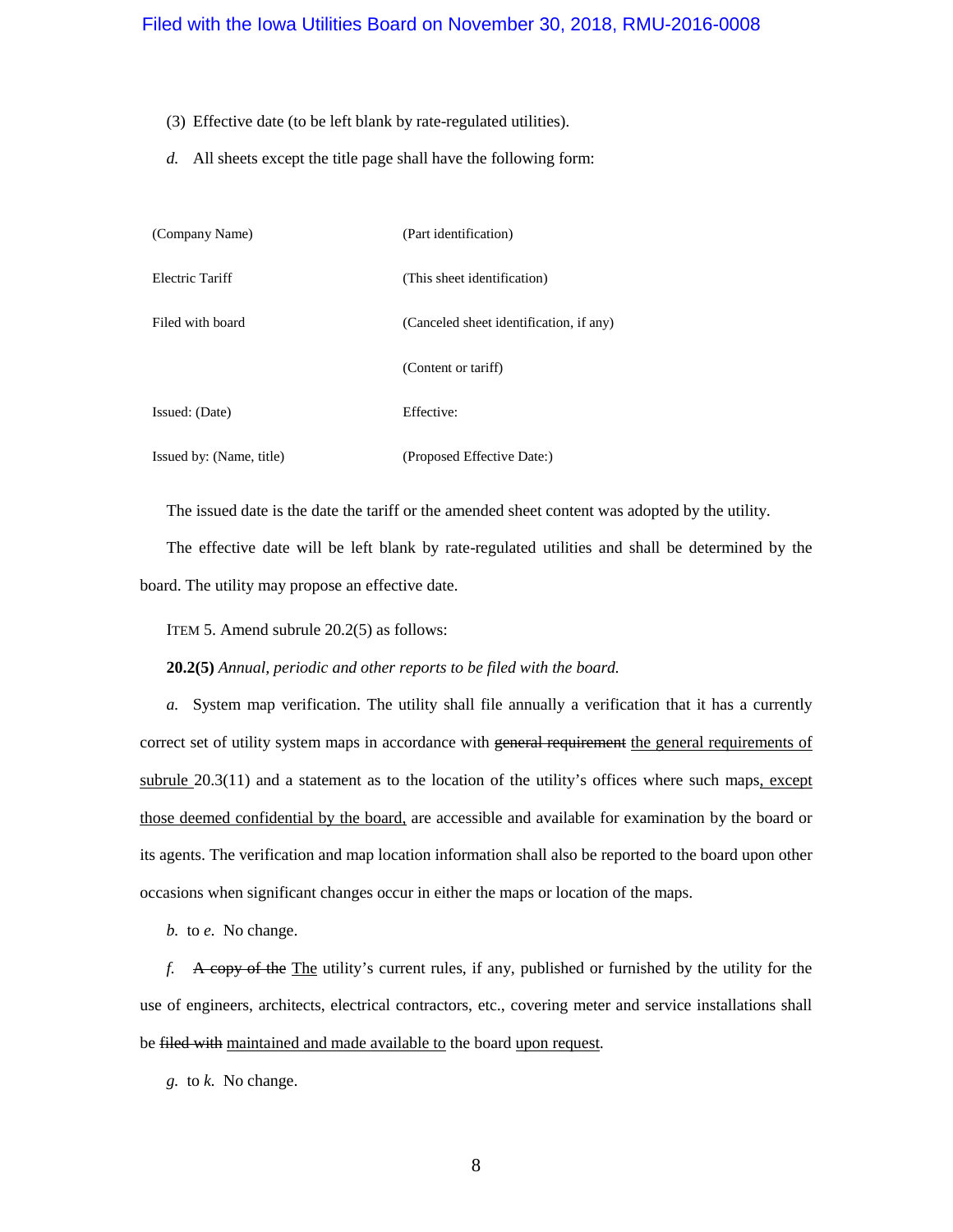ITEM 6. Amend subparagraph **20.3(1)"a"(2)** as follows:

(2) For temporary service installations not otherwise metered.

ITEM 7. Amend paragraph **20.3(1)"b"** as follows:

*b.* The amount of all electricity delivered to multioccupancy premises within a single building, where units are separately rented or owned, shall be measured on the basis of individual meter measurement for each unit, except in the following instances:

(1) Where electricity is used in centralized heating, cooling, water-heating, or ventilation systems;

(2) Where a facility is designated for elderly or handicapped persons;

(3) Where submetering or resale of service was permitted prior to 1966; or

(4) Where individual metering is impractical. "Impractical" means: (1) where conditions or structural barriers exist in the multioccupancy building that would make individual meters unsafe or physically impossible to install; (2) where the cost of providing individual metering exceeds the longterm benefits of individual metering; or (3) where the benefits of individual metering (reduced and controlled energy consumption) are more effectively accomplished through a master meter arrangement.

1. Conditions or structural barriers exist in the multioccupancy building that would make individual meters unsafe or physically impossible to install; or

2. The cost of providing individual metering exceeds the long-term benefits of individual metering; or

(5) Where the benefits of individual metering (reduced and controlled energy consumption) are more effectively accomplished through a master meter arrangement.

1. A new multioccupancy building qualifies for master metering under this subparagraph if the predicted annual energy use would result in at least a 30 percent energy savings compared to the predicted annual energy use of a new building meeting the requirements of the State of Iowa Energy Code and operating with equipment, fixtures, and appliances meeting federal energy standards for manufactured devices for a new building.

2. An existing multioccupancy building qualifies for master metering under this subparagraph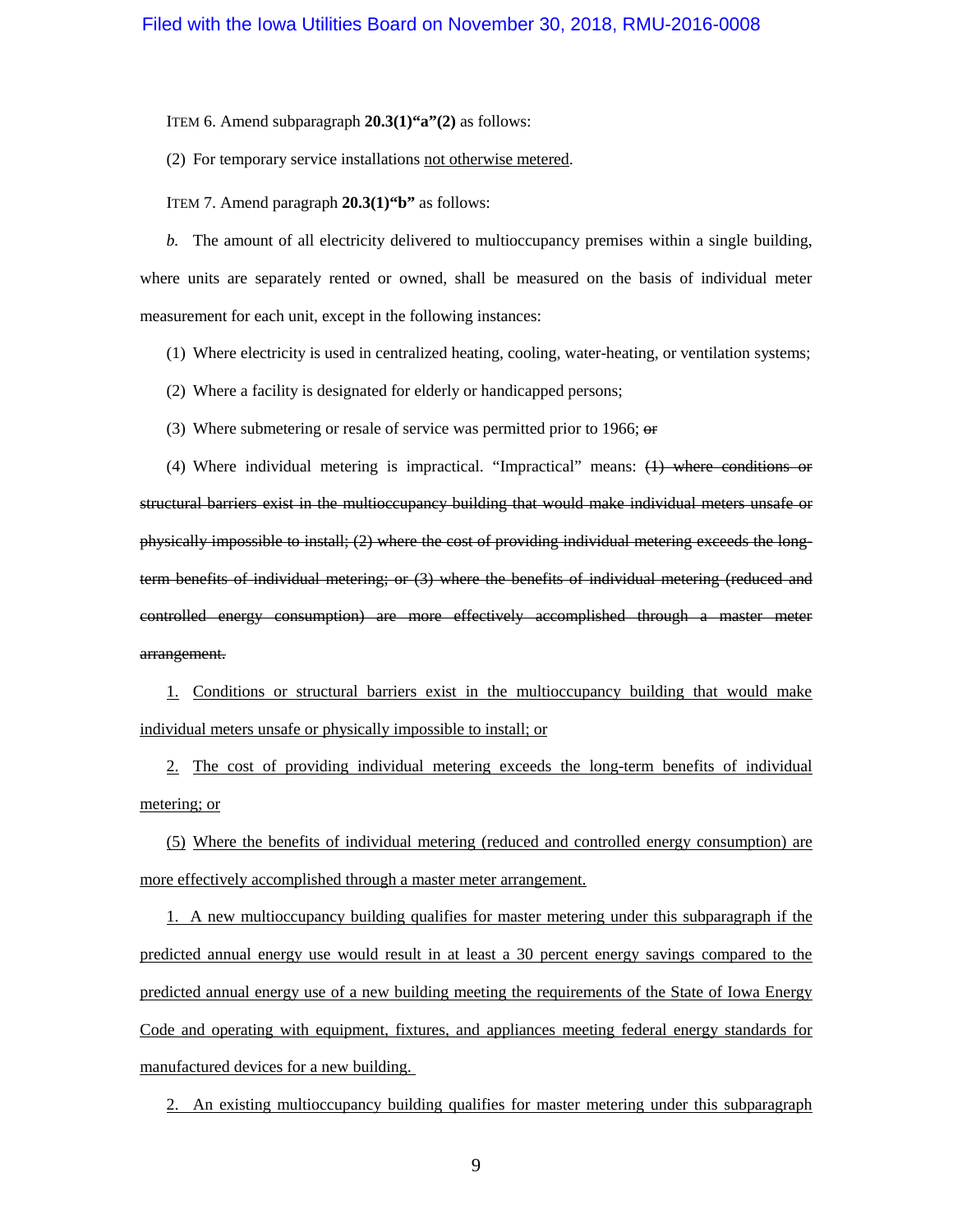when the predicted annual energy use would result in at least a 20 percent energy savings compared to the building's current annual energy usage levels.

3. Credits for on-site renewable energy generation shall not be taken into account when determining the predicted energy savings.

4. A report from a qualified, independent third-party stating that the proposed building or renovation will meet the energy savings requirements of this subparagraph shall establish a rebuttable presumption of eligibility for master metering. A qualified, independent third-party means a licensed architect or engineer, a certified Residential Energy Services Network Home Energy Rating System (RESNET HERS) rater, or any other professional deemed qualified by the board.

If a multioccupancy building is master-metered, the end-user occupants may be charged for electricity as an unidentified portion of the rent, condominium fee, or similar payment, or, if some other method of allocating the cost of the electric service is used, the total charge for electric service shall not exceed the total electric bill charged by the utility for the same period.

ITEM 8. Rescind and reserve subrule **20.3(4)**.

ITEM 9. Amend subrule 20.3(5) as follows:

**20.3(5)** *Meter register.* If it is necessary to apply a multiplier to the meter readings, the multiplier must be marked on the face of the meter register or stenciled in weather resistant weather-resistant paint upon the front cover of the meter. Customers shall have continuous visual access to meter registers as a means of verifying the accuracy of bills presented to them and for implementing such energy conservation initiatives as they desire, except in the individual locations where the utility has experienced vandalism to windows in the protective enclosures. Where remote meter reading is used, whether outdoor on premises or off premises automated, the customer shall also have readable meter registers at the meter. A utility may comply with the requirements of this subrule by making the required information available via the Internet or other equivalent means.

Where magnetic tape or other a delayed processing means is used, the utility may comply by having readable kWh registers only, visually accessible.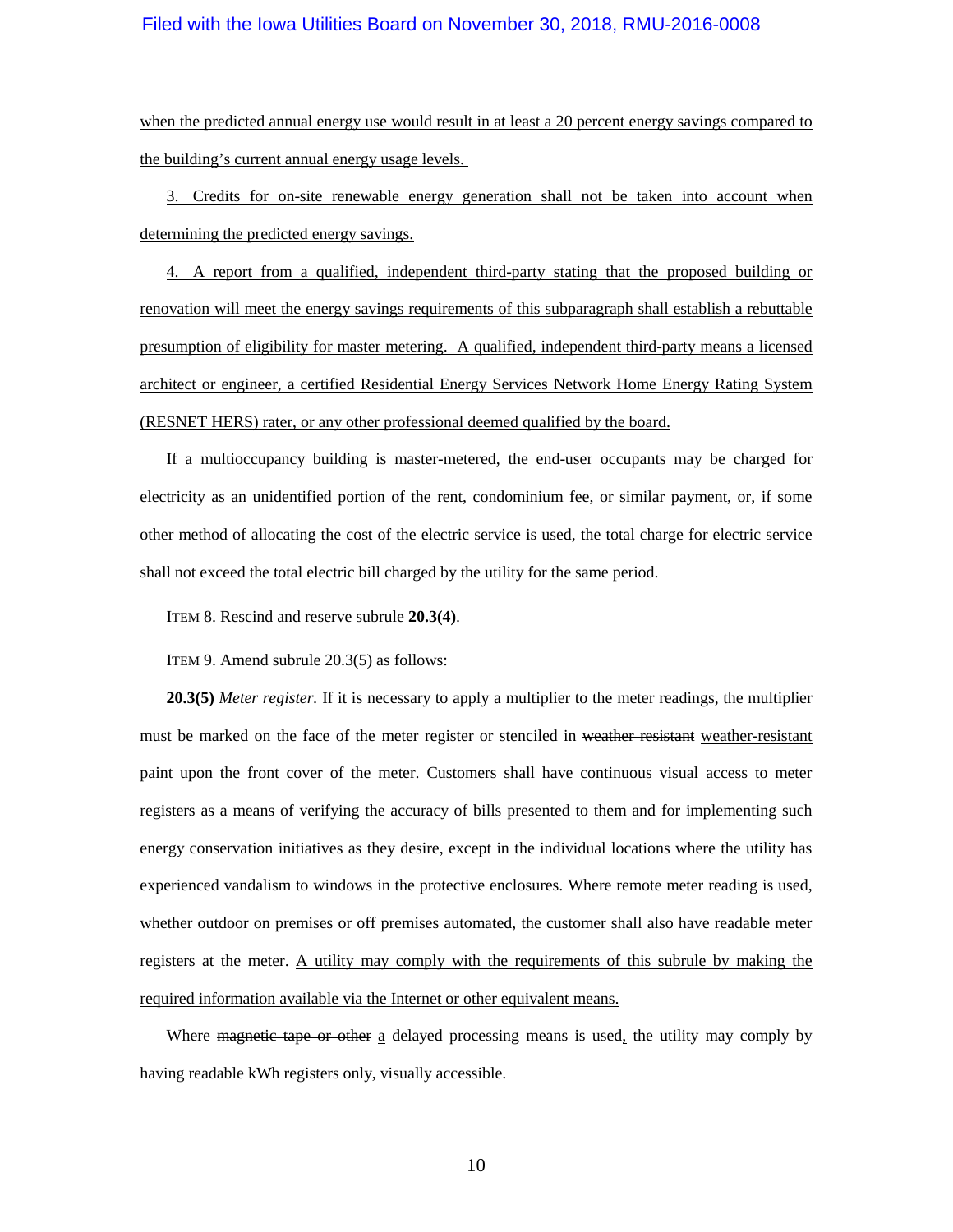In instances in which the utility has determined that readable access, to locations existing July 1, 1981, will create a safety hazard, the utility is exempted from the access provisions above.

In instances when a building owner has determined that unrestricted access to tenant metering installation would create a vandalism or safety hazard, the utility is exempted from the access provision above.

Continuing efforts should be made to eliminate or minimize the number of restricted locations. The utility should assist affected customers in obtaining meter register information.

ITEM 10. Amend subrule 20.3(6) as follows:

**20.3(6)** *Meter reading and billing interval.* Readings of all meters used for determining charges and billings to customers shall be scheduled at least monthly and for the beginning and termination of service. Bills to larger customers may, for good cause, be rendered provided weekly or daily for a period not to exceed one month. Intervals other than monthly shall not be applied to smaller customers, or to larger customers after the initial month provided above, without a waiver from the board. A waiver request must include sufficient information to comply with [199—](https://www.legis.iowa.gov/docs/iac/rule/199.1.3.pdf) [1.3\(](https://www.legis.iowa.gov/docs/iac/rule/199.1.3.pdf)17A,474,476,78GA,HF2206) [199—1.3\(17A,474,476\).](https://www.legis.iowa.gov/docs/iac/rule/199.1.3.pdf) If the board denies a waiver, or if a waiver is not sought with respect to a high-demand high-demand customer after the initial month, that customer's meter shall be read monthly for the next 12 months. The group of larger customers to which shorter billing intervals may be applied shall be specified in the utility's tariff sheets, but shall not include residential customers.

An effort shall be made to obtain readings of the meters on corresponding days of each meterreading meter reading period. When the meter reading date causes a given billing period to deviate by more than 10 percent (counting only business days) from the normal meter reading period, such bills shall be prorated on a daily basis.

The utility may permit the customer to supply the meter readings by telephone, by electronic means, or on a form supplied by the utility. The utility may arrange for customer meter reading forms to be delivered to the utility by United States mail, electronically, or by hand delivery. The utility may arrange for the meter to be read by electronic means. Unless the utility has a plan to test check meter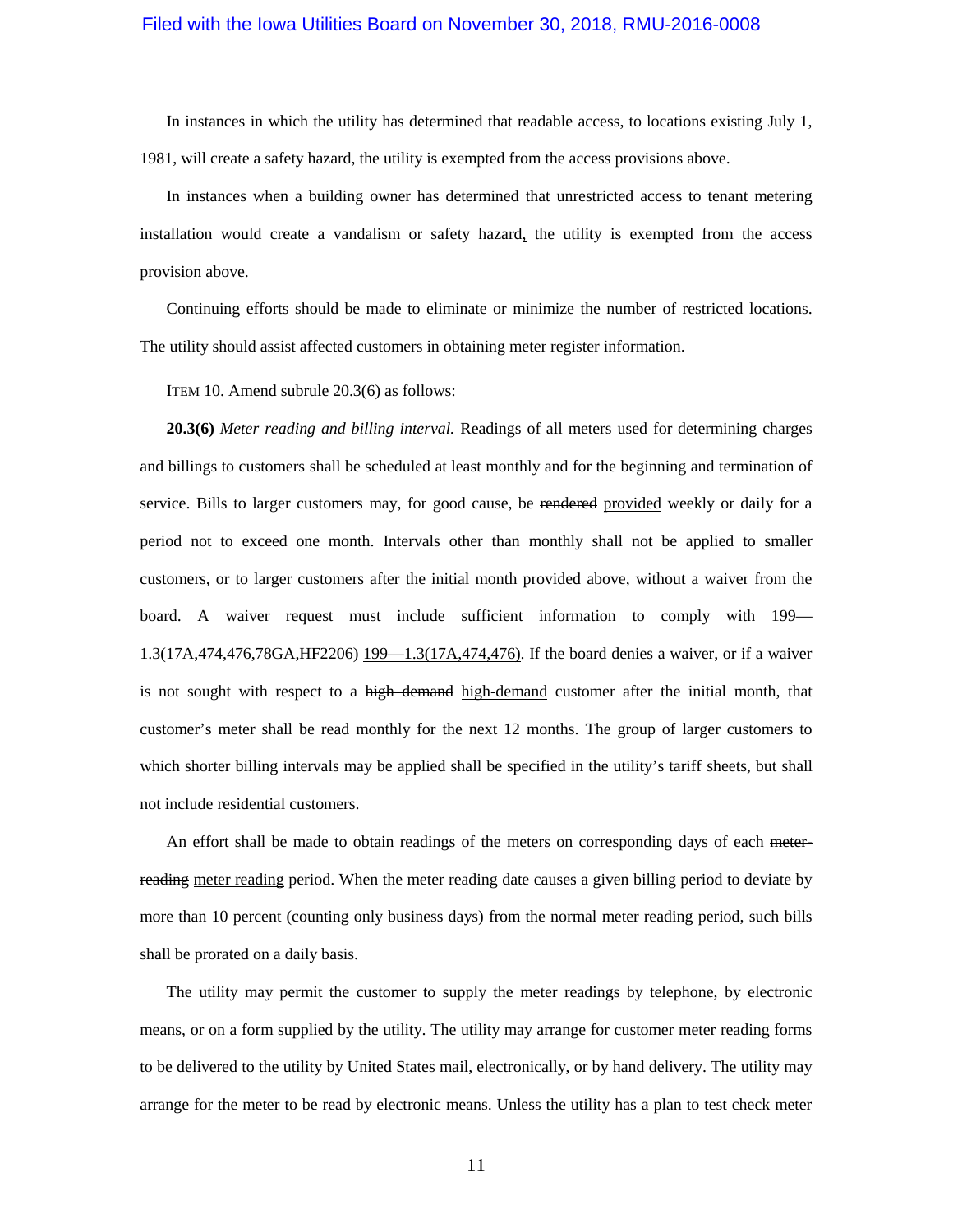readings, a utility representative shall physically read the meter at least once each 12 months.

In the event that the utility leaves a meter reading form with the customer when access to meters cannot be gained and the form is not returned in time for the billing operation, an estimated bill may be rendered provided.

If an actual meter reading cannot be obtained, the utility may render provide an estimated bill without reading the meter or supplying a meter reading form to the customer. Only in unusual cases or when approval is obtained from the customer shall more than three consecutive estimated bills be rendered provided.

ITEM 11. Amend subrule 20.3(8) as follows:

**20.3(8)** *Service areas.* Service areas are defined by the boundaries on service area maps ,. Paper maps are available for viewing during regular business hours at the board's offices  $\frac{1}{2}$  and available for purchase at the cost of reproduction. Maps are also available for viewing on the board's website. These service area maps are adopted as part of this rule and are incorporated in this rule by this reference.

ITEM 12. Amend paragraph **20.3(11)"b"** as follows:

*b.* All maps, except those deemed confidential by the board, shall be available for examination at the utility's designated offices during the utility's regular office hours. The maps shall be drawn with clean, uniform lines to a scale of one inch per mile. A large scale shall be used where it is necessary to clarify areas where there is a heavy concentration of facilities. All cartographic details shall be clean cut, and the background shall contain little or no coloration or shading.

ITEM 13. Adopt the following **new** subrule 20.3(12):

**20.3(12)** *Prepayment meters.* Prepayment meters shall not be geared or set so as to result in the charge of a rate or amount higher than would be paid if a standard type meter were used, except under tariffs approved by the board.

ITEM 14. Amend paragraph **20.3(13)"a,"** definition of "Contribution in aid of construction," as follows: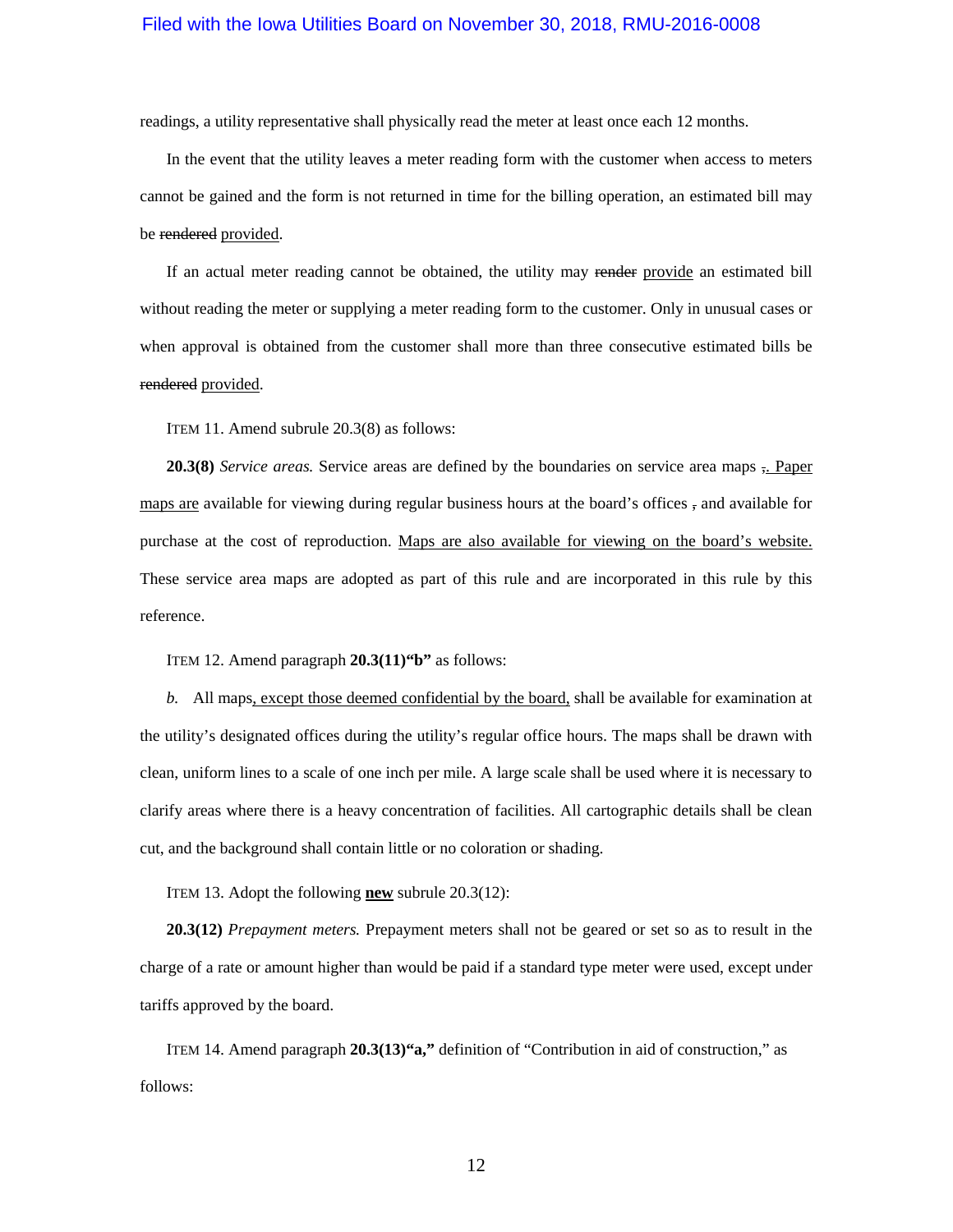*"Contribution in aid of construction,"* as used in this subrule, means a nonrefundable cash payment grossed-up for the income tax effect of such revenue covering the costs of an electrical line extension or a service line that are in excess of costs paid by the utility. The amount of tax shall be reduced by the present value of the tax benefits to be obtained by depreciating the property in determining the tax liability.

ITEM 15. Amend subparagraph **20.3(13)"c"(5)** as follows:

(5) Refunds. When the customer is required to make an advance for construction, the utility shall refund to the depositor for a period of ten years from the date of the original advance a pro-rata share for each service line attached to the electrical line extension. The pro-rata refund shall be computed in the following manner:

1. If the combined total of three times estimated base revenue, or the amount allowed by the feasibility model, for the electrical line extension and each service line attached to the electrical line extension exceeds the total estimated constriction construction cost to provide the electrical line extension, the entire amount of the advance for construction provided shall be refunded.

2. and 3. No change.

ITEM 16. Amend paragraph **20.3(13)"e"** as follows:

*e. Extensions not required.* Utilities shall not be required to make electrical line extensions or install service lines as described in this subrule, unless the electrical line extension or service line shall be of a permanent nature. When the utility provides a temporary service to a customer, the utility may require that the customer bear all the cost of installing and removing the service in excess of any salvage realized.

ITEM 17. Amend subrule 20.4(1) as follows:

**20.4(1)** *Customer information.* Each utility shall:

*a.* and *b.* No change.

*c.* Notify customers affected by a change in rates or schedule classification in the manner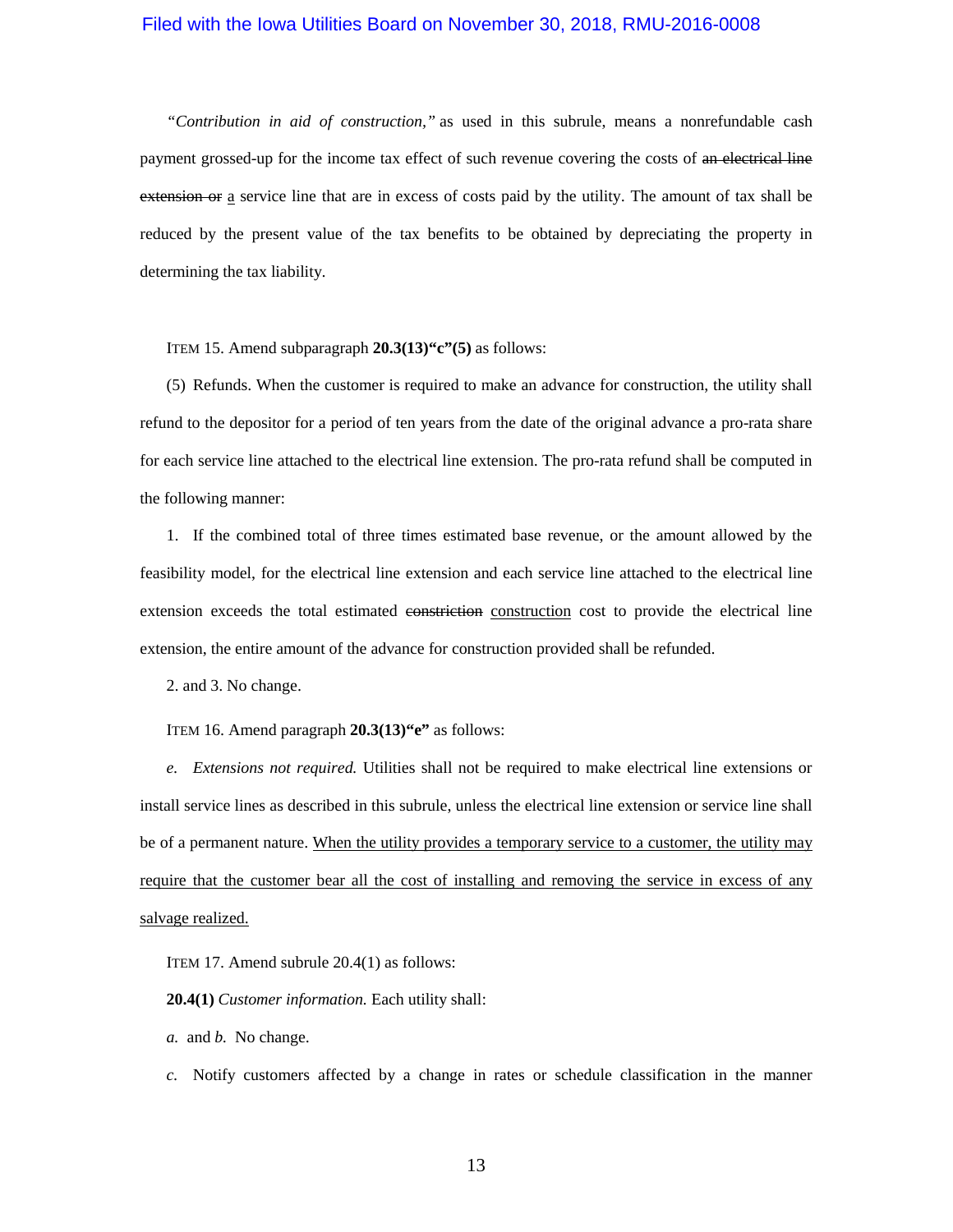provided in the rules of practice and procedure before the board.  $[199 - 7.4(476) \text{ } LAC](199 -$ [26.5\(476\)\)](https://www.legis.iowa.gov/docs/iac/rule/199.26.2.pdf)

*d.* Post a notice in a conspicuous place in each office of the utility where applications for service are received, informing the public that copies of the rate schedules and rules relating to the service of the utility, as filed with the board, are available for public inspection. If the utility has provided access to its rate schedules and rules for service on its Web site website, the notice should shall include the Web site website address.

*e.* No change.

*f.* State, on the bill form, that tariff and rate schedule information is available upon request at the utility's local business office. If the utility provides access to its tariff and rate schedules on its website, the bill form should include the website address.

*g.* and *h.* No change.

ITEM 18. Amend subrule 20.4(2) as follows:

**20.4(2)** *Customer contact employee qualifications*. Each utility shall promptly and courteously resolve inquiries for information or complaints. Employees who receive customer telephone calls and office visits shall be qualified and trained in screening and resolving complaints, to avoid a preliminary recitation of the entire complaint to employees without ability and authority to act. The employee shall provide identification to the customer that will enable the customer to reach that employee again if needed.

Each utility shall notify its customers, by bill insert or notice on the bill form, of the address and telephone number where a utility representative qualified to assist in resolving the complaint can be reached. The bill insert or notice shall also include the following statement: "If (utility name) does not resolve your complaint, you may request assistance from the Iowa Utilities Board by calling (515)725- 7321, or toll-free 1-877-565-4450, or by writing to 1375 E. Court Avenue, Room 69, Des Moines, Iowa 50319-0069, or by E-mail email to customer@iub.iowa.gov."

The bill insert or notice for municipal utilities shall include the following statement: "If your complaint is related to service disconnection, safety, or renewable energy, and (utility name) does not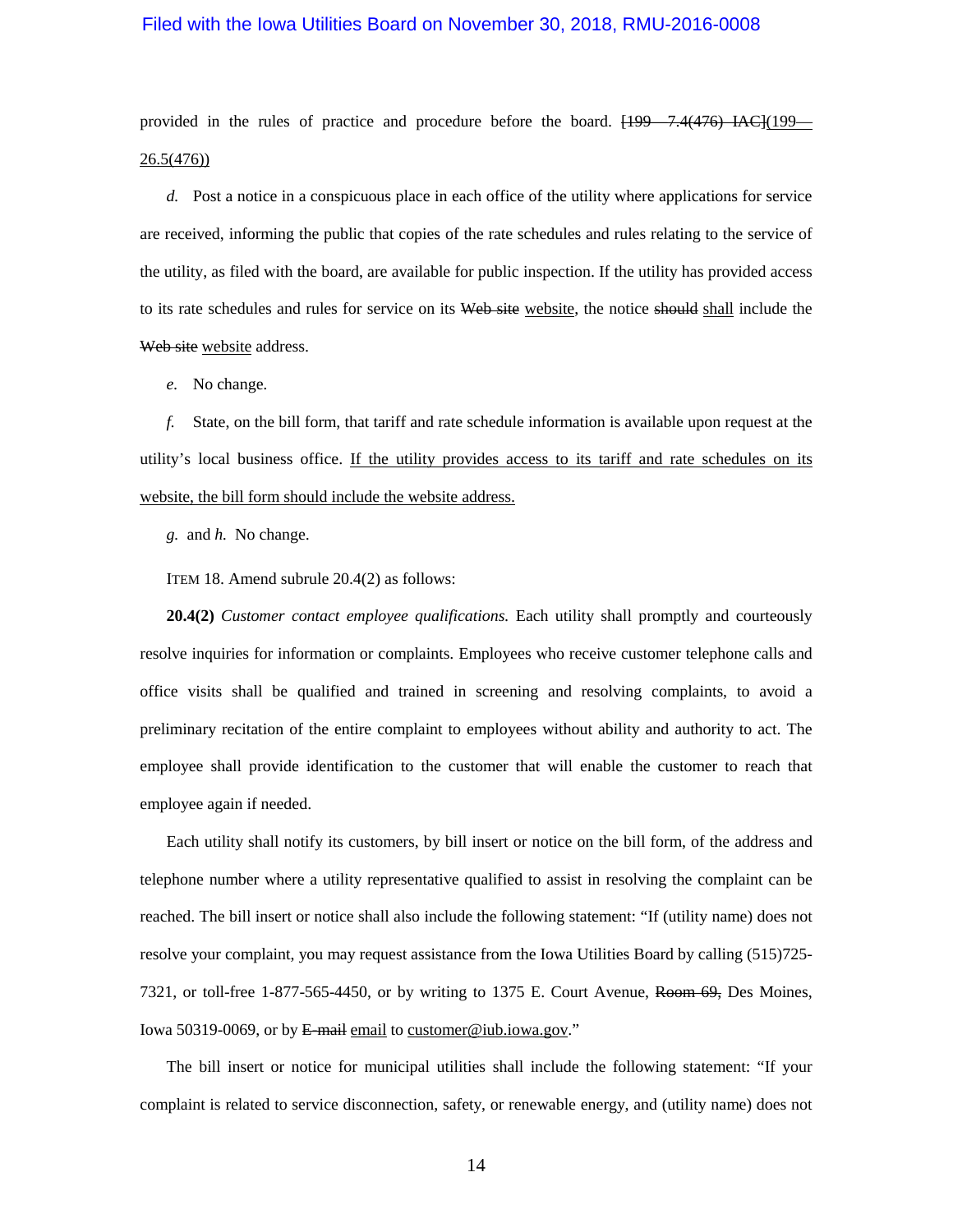resolve your complaint, you may request assistance from the Iowa Utilities Board by calling (515)725- 7321, or toll-free 1-877-565-4450, by writing to 1375 E. Court Avenue, Room 69, Des Moines, Iowa 50319-0069, or by E-mail email to customer@iub.iowa.gov."

The bill insert or notice for non-rate-regulated rural electric cooperatives shall include the following statement: "If your complaint is related to the (utility name) service rather than its rates, and (utility name) does not resolve your complaint, you may request assistance from the Iowa Utilities Board by calling (515)725-7321, or toll-free 1-877-565-4450, by writing to 1375 E. Court Avenue, Room 69, Des Moines, Iowa 50319-0069, or by E-mail email to customer@iub.iowa.gov."

The bill insert or notice on the bill shall be provided monthly by utilities serving more than 50,000 Iowa retail customers and no less than annually by all other electric utilities. Any utility which does not use the standard statement described in this subrule shall file its proposed statement in its tariff for approval. A utility that bills by postcard may place an advertisement in a local newspaper of general circulation or a customer newsletter instead of a mailing. The advertisement must be of a type size that is easily legible and conspicuous and must contain the information set forth above.

ITEM 19. Amend subrule 20.4(9) as follows:

**20.4(9)** *Customer bill forms.* Each customer shall be informed as promptly as possible following the reading of the customer's meter, on bill form or otherwise, of the following:

*a.* The reading of the meter at the beginning and at the end of the period for which the bill is rendered provided.

*b.* and *c.* No change.

d. The applicable rate schedule,  $\theta$  with the identification of the applicable rate schedule classification.

*e.* No change.

*f.* The last date for timely payment shall be clearly shown and shall be not less than 20 days after the bill is rendered provided.

*g.* to *j.* No change.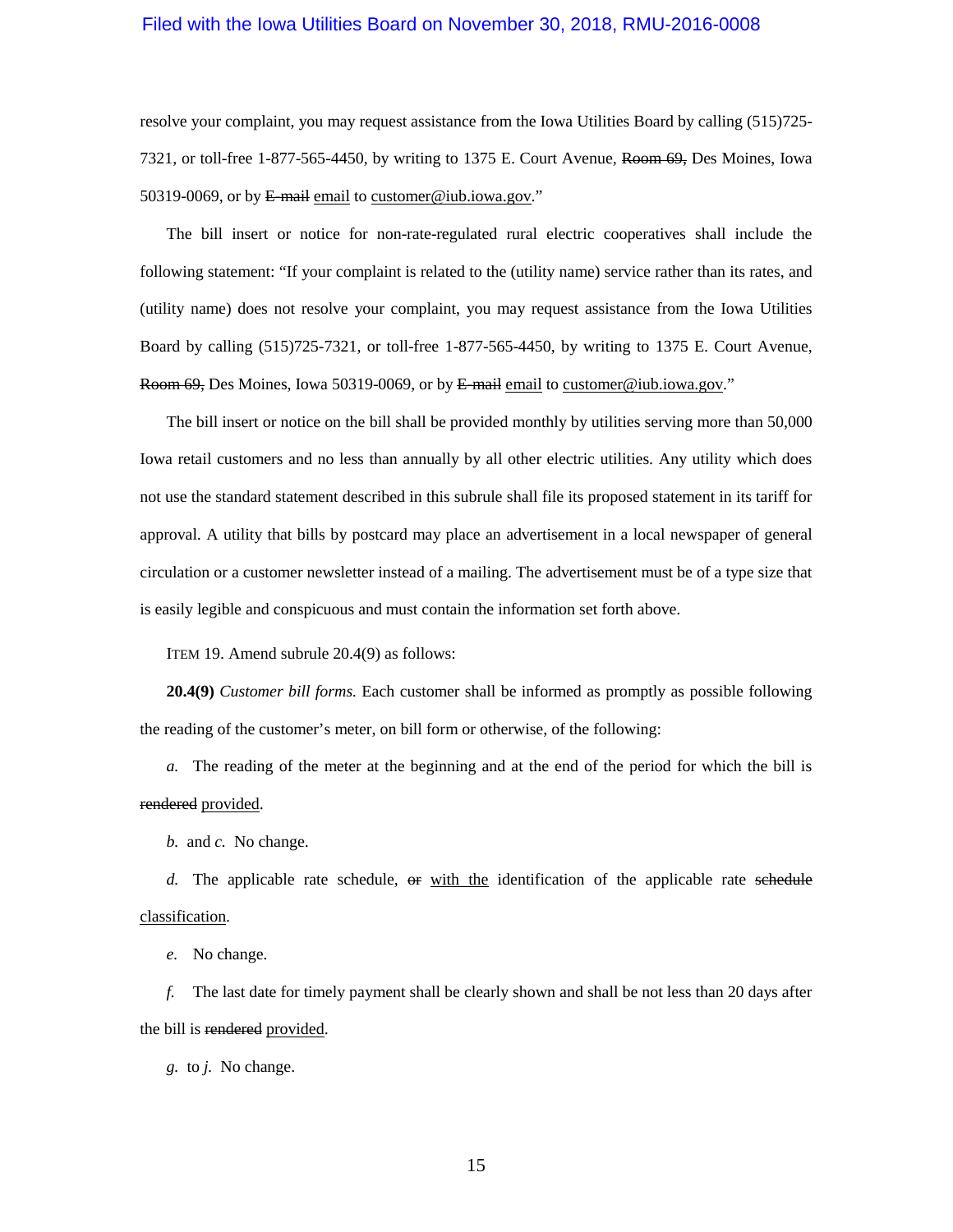ITEM 20. Amend subrule 20.4(11) as follows:

**20.4(11)** *Payment agreements.*

*a.* and *b.* No change.

*c. Terms of payment agreements.*

(1) *First payment agreement.* The utility shall offer customers who have received a disconnection notice or have been disconnected 120 days or less and who are not in default of a payment agreement the option of spreading payments evenly over at least 12 months by paying specific amounts at scheduled times. The utility shall offer customers who have been disconnected more than 120 days and who are not in default of a payment agreement the option of spreading payments evenly over at least 6 months by paying specific amounts at scheduled times. The utility shall offer the following conditions to customers who have received a disconnection notice or who have been previously disconnected and are not in default of a payment agreement:

1. The agreement shall also include provision for payment of the current account. The agreement negotiations and periodic payment terms shall comply with tariff provisions which are consistent with these rules. The utility may also require the customer to enter into a level payment plan to pay the current bill.

2. When the customer makes the agreement in person, a signed copy of the agreement shall be provided to the customer.

3. The utility may offer the customer the option of making the agreement over the telephone or through electronic transmission. When the customer makes the agreement over the telephone or through electronic transmission, the utility shall render to the customer a written document reflecting the terms and conditions of the agreement within three days of the date the parties entered into the oral agreement or electronic agreement. The document will be considered rendered to the customer when addressed to the customer's last-known address and deposited in the U.S. mail with postage prepaid. If delivery is by other than U.S. mail, the document shall be considered rendered to the customer when delivered to the last-known address of the person responsible for payment for the service. The document shall state that unless the customer notifies the utility within ten days from the date the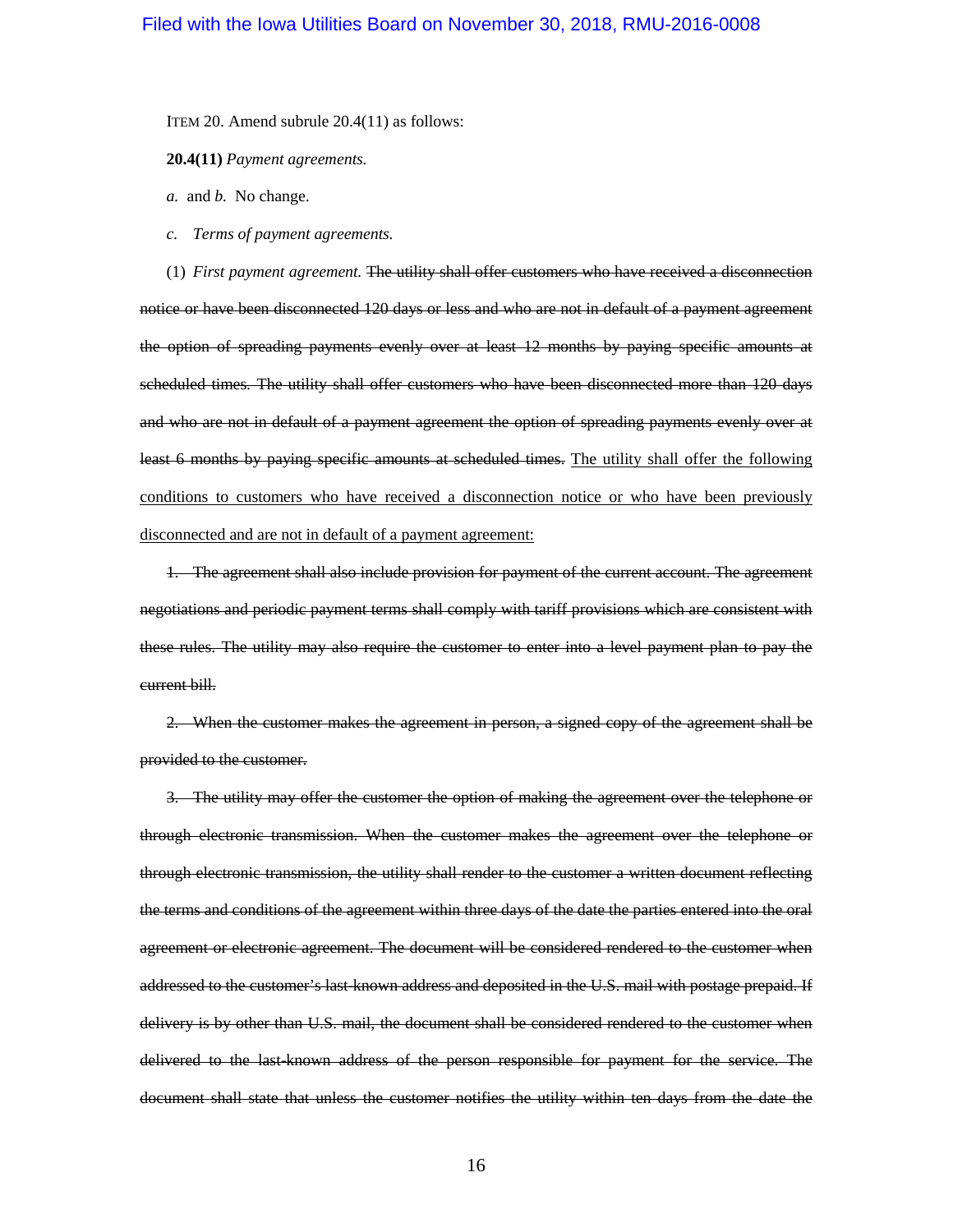document is rendered, it will be deemed that the customer accepts the terms as reflected in the written document. The document stating the terms and agreements shall include the address and a toll-free or collect telephone number where a qualified representative can be reached. By making the first payment, the customer confirms acceptance of the terms of the oral agreement or electronic agreement.

4. Each customer entering into a first payment agreement shall be granted at least one late payment that is made four days or less beyond the due date for payment and the first payment agreement shall remain in effect.

1. For customers who received a disconnection notice or who have been disconnected less than 120 days and are not in default of a payment agreement, the utility shall offer an agreement with at least 12 even monthly payments. For customers who have been disconnected more than 120 days and are not in default of a payment agreement, the utility shall offer an agreement with at least 6 even monthly payments. The utility shall inform customers they may pay off the delinquency early without incurring any prepayment penalties.

2. The agreement shall also include a provision for payment of the current account.

3. The utility may also require the customer to enter into a budget billing plan to pay the current bill.

4. When the customer makes the agreement in person, a signed copy of the agreement shall be provided to the customer.

5. The utility may offer the customer the option of making the agreement over the telephone or through electronic transmission.

6. When the customer makes the agreement over the telephone or through electronic transmission, the utility shall provide to the customer a written document reflecting the terms and conditions of the agreement within three days of the date the parties entered into the oral agreement or electronic agreement.

7. The document will be considered provided to the customer when addressed to the customer's last-known address and deposited in the U.S. mail with postage paid. If delivery is by other than U.S.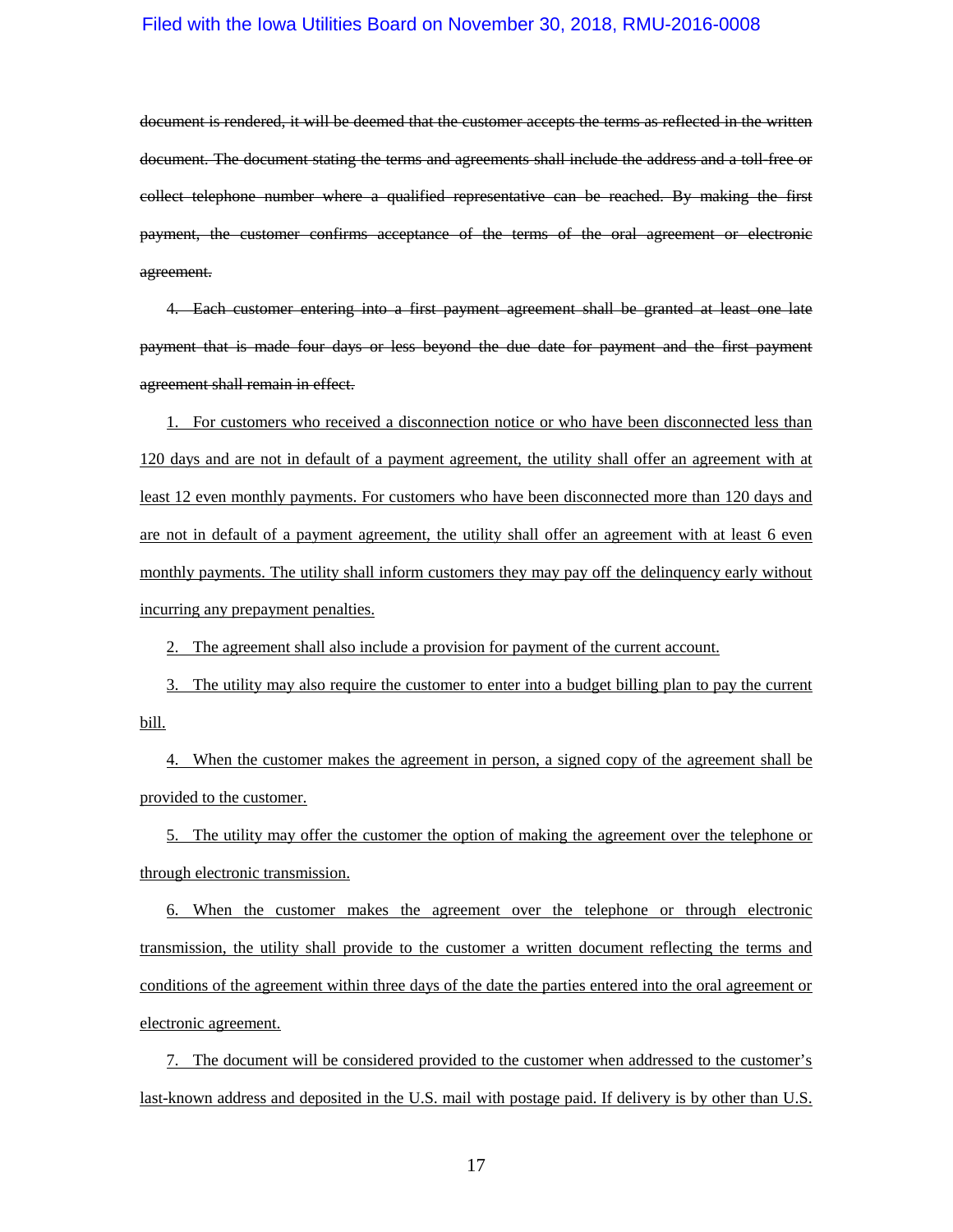mail, the document shall be considered provided to the customer when delivered to the last-known address of the person responsible for payment for the service.

8. The document shall state that unless the customer notifies the utility otherwise within ten days from the date the document is provided, it will be deemed that the customer accepts the terms as stated in the written document. The document stating the terms and conditions of the agreement shall include the address and a toll-free or collect telephone number where a qualified representative can be reached.

9. Once the first payment required by the agreement is made by the customer or on behalf of the customer, the oral or electronic agreement is deemed accepted by the customer.

10. Each customer entering into a first payment agreement shall be granted at least one late payment that is four days or less beyond the due date for payment, and the first payment agreement shall remain in effect.

11. The initial payment is due on the due date for the next regular bill.

(2) *Second payment agreement.* The utility shall offer a second payment agreement to a customer who is in default of a first payment agreement if the customer has made at least two consecutive full payments under the first payment agreement.

1. The second payment agreement shall be for the same term as or longer than a term at least as long as the term of the first payment agreement.

2. The customer shall be required to pay for current service in addition to the monthly payments under the second payment agreement and may be required to make the first payment up-front as a condition of entering into the second payment agreement.

3. The utility may also require the customer to enter into a level payment budget billing plan to pay the current bill.

(3) Additional payment agreements. The utility may offer additional payment agreements to the customer.

*d. Refusal by utility.* A customer may offer the utility a proposed payment agreement. If the utility and the customer do not reach an agreement, the utility may refuse the offer orally, but the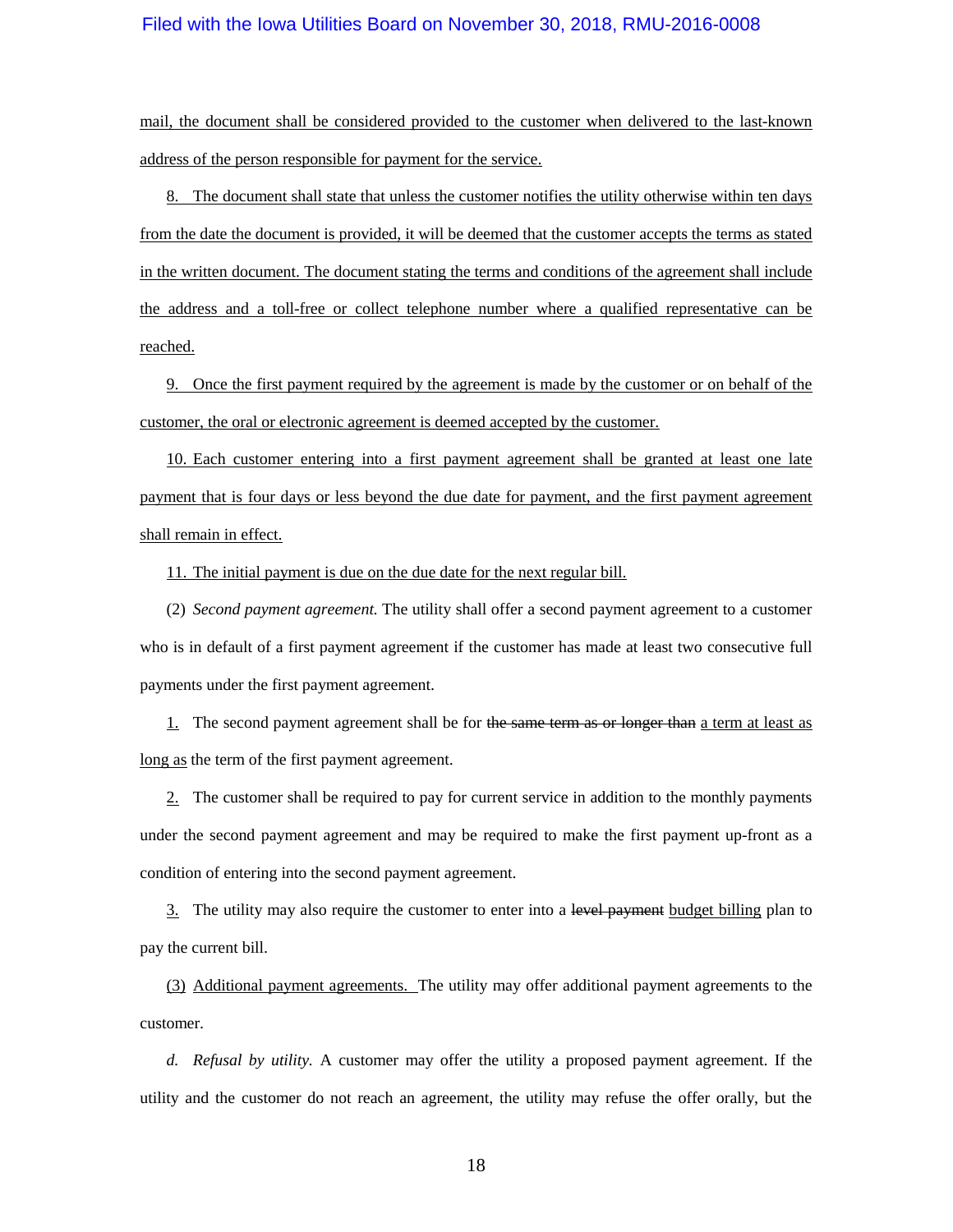utility must render provide a written refusal to the customer, stating the reason for the refusal, within three days of the oral notification. The written refusal shall be considered rendered provided to the customer when addressed to the customer's last-known address and deposited in the U.S. mail with postage prepaid. If delivery is by other than U.S. mail, the written refusal shall be considered rendered provided to the customer when handed to the customer or when delivered to the last-known address of the person responsible for the payment for the service.

A customer may ask the board for assistance in working out a reasonable payment agreement. The request for assistance must be made to the board within ten days after the rendering of the written refusal is provided. During the review of this request, the utility shall not disconnect the service.

ITEM 21. Amend subrule 20.4(12) as follows:

**20.4(12)** *Bill payment terms*. The bill shall be considered rendered provided to the customer when deposited in the U.S. mail with postage prepaid. If delivery is by other than U.S. mail, the bill shall be considered rendered provided when delivered to the last-known address of the party responsible for payment. There shall not be less than 20 days between the rendering providing of a bill and the date by which the account becomes delinquent. Bills for customers on more frequent billing intervals under subrule  $20.3(6)$  may not be considered delinquent less than 5 days from the date of rendering the bill is provided. However, a late payment charge may not be assessed if payment is received within 20 days of the date the bill is rendered provided.

*a.* The date of delinquency for all residential customers or other customers whose consumption is less than 3,000 kWh per month, shall be changeable for cause  $\frac{1}{2}$  when  $\frac{1}{2}$  such as, but not limited to, 15 days from approximate date each month upon which income is received by the person responsible for payment. In no case, however, shall the utility be required to delay the date of delinquency more than 30 days beyond the date of preparation of the previous bill.

*b.* to *d.* No change.

*e.* Level payment Budget billing plan. Utilities shall offer a level payment budget billing plan to all residential customers or other customers whose consumption is less than 3,000 kWh per month. A level payment budget billing plan should be designed to limit the volatility of a customer's bill and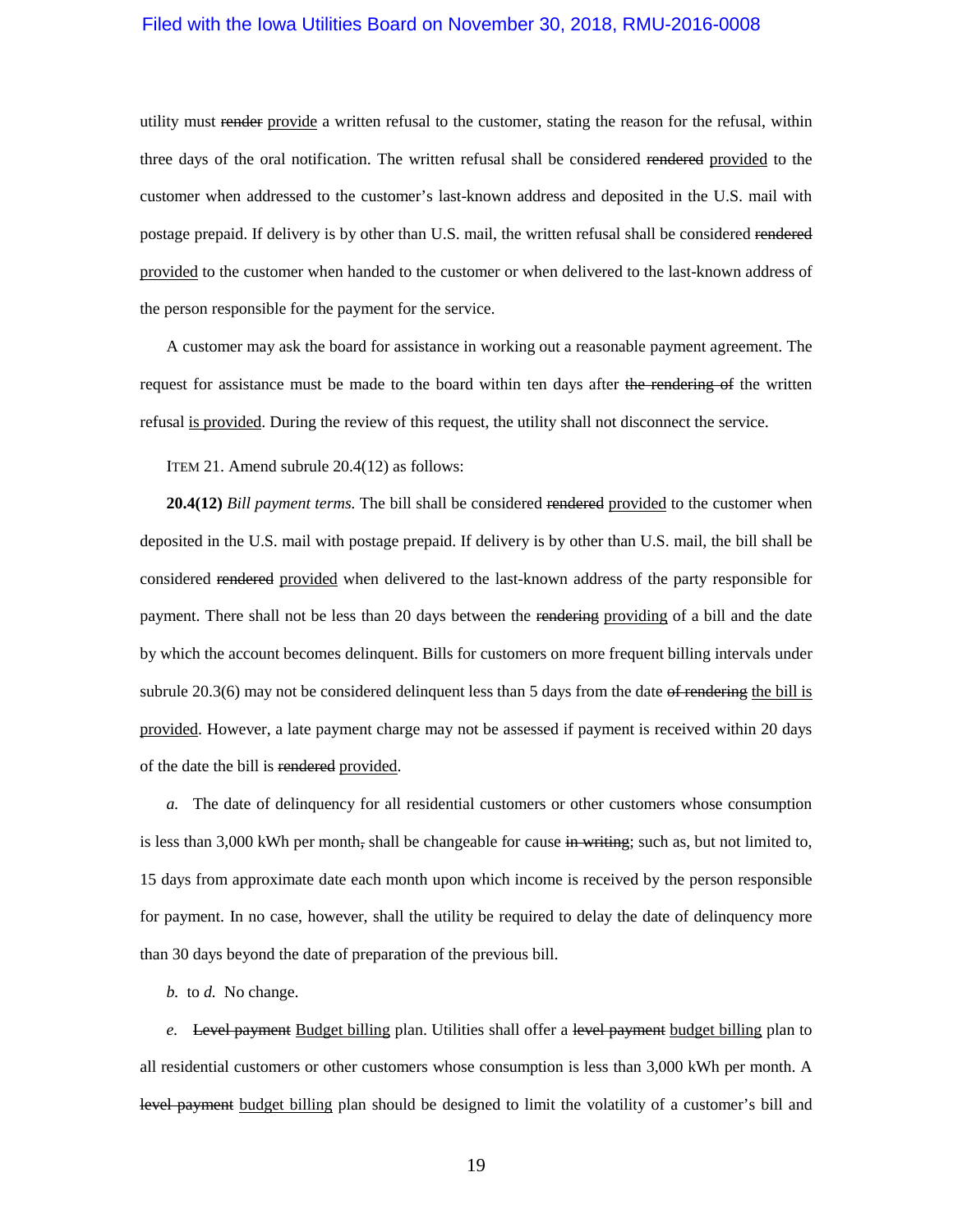maintain reasonable account balances. The level payment budget billing plan shall include at least the following:

(1) Be offered to each eligible customer when the customer initially requests service. The plan may be estimated if there is insufficient usage history to create a budget billing plan based on actual use.

(2) Allow for entry into the level payment budget billing plan anytime during the calendar year.

(3) Provide that a customer may request termination of the plan at any time. If the customer's account is in arrears at the time of termination, the balance shall be due and payable at the time of termination. If there is a credit balance, the customer shall be allowed the option of obtaining a refund or applying the credit to future charges. A utility is not required to offer a new level payment budget billing plan to a customer for six months after the customer has terminated from a level payment budget billing plan.

(4) Use a computation method that produces a reasonable monthly level payment budget billing amount, which may take into account forward-looking factors such as fuel price and weather forecasts, and that complies with requirements in  $20.4(12)^{6}e^{i\theta}$  of this subrule. The computation method used by the utility shall be described in the utility's tariff and shall be subject to board approval. The utility shall give notice to customers when it changes the type of computation method in the level payment budget billing plan.

The amount to be paid at each billing interval by a customer on a level payment budget billing plan shall be computed at the time of entry into the plan and shall be recomputed at least annually. The level payment budget billing amount may be recomputed monthly, quarterly, when requested by the customer, or whenever price, consumption, or a combination of factors results in a new estimate differing by 10 percent or more from that in use.

When the level payment budget billing amount is recomputed, the level payment budget billing plan account balance shall be divided by 12, and the resulting amount shall be added to the estimated monthly level payment budget billing amount. Except when a utility has a level payment budget billing plan that recomputes the level payment budget billing amount monthly, the customer shall be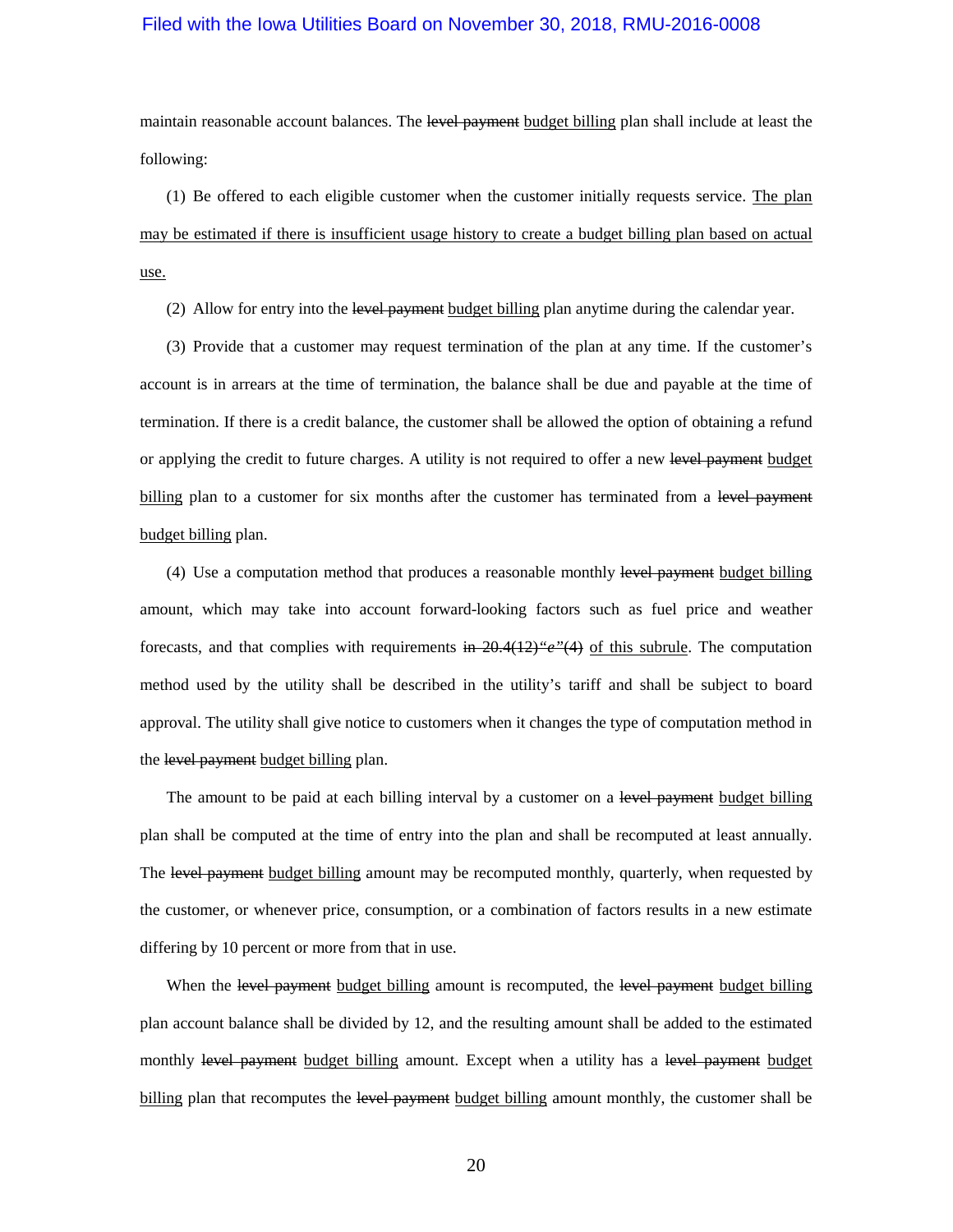given the option of applying any credit to payments of subsequent months' level payment budget billing amounts due or of obtaining a refund of any credit in excess of \$25.

Except when a utility has a level payment budget billing plan that recomputes the level payment budget billing amount monthly, the customer shall be notified of the recomputed payment amount not less than one full billing period prior to the date of delinquency for the recomputed payment. The notice may accompany the bill prior to the bill that is affected by the recomputed payment amount.

(5) Irrespective of the account balance, a delinquency in payment shall be subject to the same collection and disconnection procedures as other accounts, with the late payment charge applied to the level payment budget billing amount. If the account balance is a credit, the level payment budget billing plan may be terminated by the utility after 30 days of delinquency.

ITEM 22. Amend subrule 20.4(13) as follows:

**20.4(13)** *Customer records.* The utility shall retain records as may be necessary to effectuate compliance with  $20.4(14)$  and  $20.6(6)$ , but not less than three five years. Records for customer shall show where applicable:

- *a.* kWh meter reading.
- *b.* kWh consumption.
- *c.* kW meter reading.
- *d.* kW measured demand.
- *e.* kW billing demand.
- *f.* Total amount of bill.

ITEM 23. Amend paragraph **20.4(14)"d"** as follows:

*d. Back billing.* A utility may not back bill due to underregistration unless a minimum back bill amount is specified in its tariff. The minimum amount specified for back billing shall not be less than, but may be greater than, \$5 for an existing customer or \$10 for a former customer. All recalculations resulting in an amount due equal to or greater than the tariff specified minimum shall result in issuance of a back bill.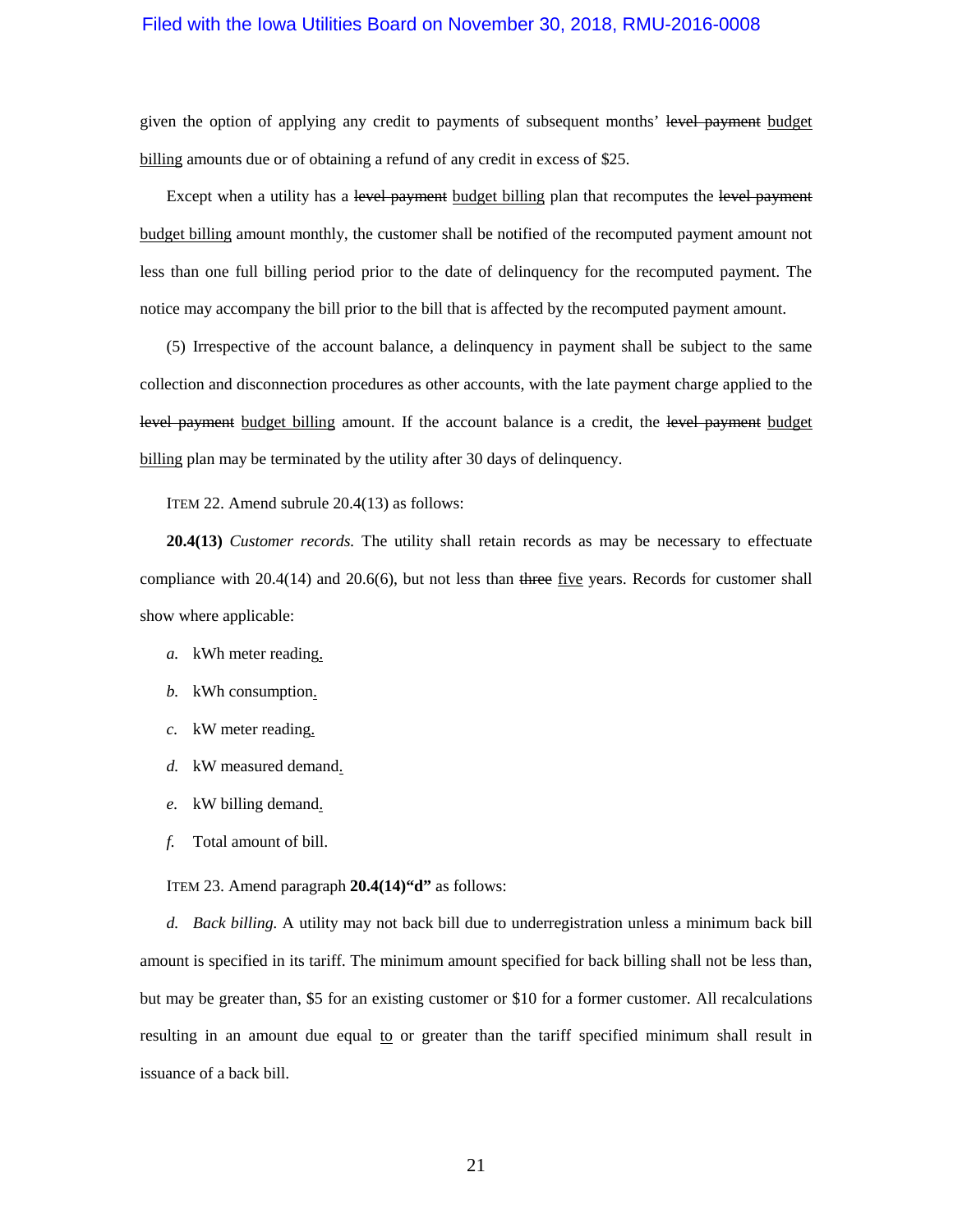Back billings shall be rendered provided no later than six months following the date of the metering installation test.

ITEM 24. Amend paragraph **20.4(15)"a"** as follows:

*a.* The utility shall give written notice of pending disconnection except as specified in paragraph [20.4\(15\)](https://www.legis.iowa.gov/docs/iac/rule/199.20.4.pdf)*"b."* The notice shall set forth the reason for the notice and the final date by which the account is to be settled or specific action taken. The notice shall be considered rendered provided to the customer when addressed to the customer's last-known address and deposited in the U.S. mail with postage prepaid. If delivery is by other than U.S. mail, the notice shall be considered rendered provided when delivered to the last-known address of the person responsible for payment for the service. The date for disconnection of service shall be not less than 12 days after the notice is rendered provided. The date for disconnection of service for customers on shorter billing intervals under subrule [20.3\(6\)](https://www.legis.iowa.gov/docs/iac/rule/199.20.3.pdf) shall not be less than 24 hours after the notice is posted at the service premises.

One written notice, including all reasons for the notice, shall be given where more than one cause exists for disconnection of service. In determining the final date by which the account is to be settled or other specific action taken, the days of notice for the causes shall be concurrent.

ITEM 25. Amend subparagraph **20.4(15)"d"(3)** as follows:

(3) The summary of the rights and responsibilities must be approved by the board. Any utility providing electric service and defined as a public utility in Iowa Code section [476.1](https://www.legis.iowa.gov/docs/ico/section/476.1.pdf) which does not use the standard form set forth below for customers billed monthly shall submit to the board and original and six copies of electronically its proposed form for approval. A utility billing a combination customer for both gas and electric service may modify the standard form to replace each use of the word "electric" with the words "gas and electric" in all instances.

# **CUSTOMER RIGHTS AND RESPONSIBILITIES TO AVOID SHUTOFF OF ELECTRIC**

#### **SERVICE FOR NONPAYMENT**

**1. What can I do if I receive a notice from the utility that says my service will be shut off because I have a past due bill?**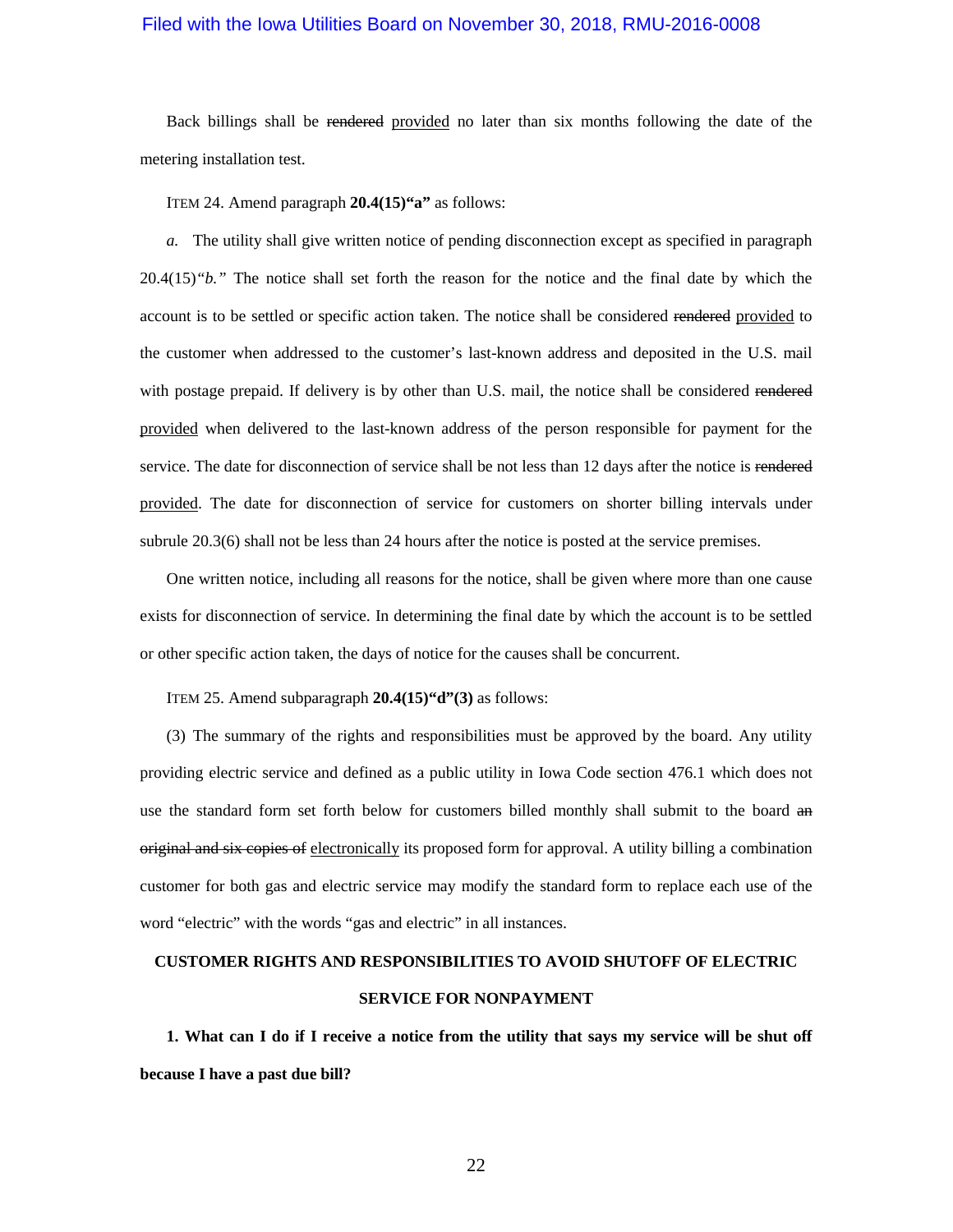a. Pay the bill in full; or

b. Enter into a reasonable payment plan with the utility (see #2 below); or

c. Apply for and become eligible for low-income energy assistance (see #3 below); or

d. Give the utility a written statement from a doctor or public health official stating that shutting off your electric service would pose an especial health danger for a person living at the residence (see #4 below); or

e. Tell the utility if you think part of the amount shown on the bill is wrong. However, you must still pay the part of the bill you agree you owe the utility (see #5 below).

#### **2. How do I go about making a reasonable payment plan? (Residential customers only)**

a. Contact the utility as soon as you know you cannot pay the amount you owe. If you cannot pay all the money you owe at one time, the utility may offer you a payment plan that spreads payments evenly over at least 12 months. The plan may be longer depending on your financial situation.

b. If you have not made the payments you promised in a previous payment plan with the utility and still owe money, you may qualify for a second payment agreement under certain conditions.

c. If you do not make the payments you promise, the utility may shut off your utility service on one day's notice unless all the money you owe the utility is paid or you enter into another payment agreement.

#### **3. How do I apply for low-income energy assistance? (Residential customers only)**

a. Contact the local community action agency in your area (see attached list)  $\div$  or visit humanrights.iowa.gov/dcaa/where-apply.

b. Contact the Division of Community Action Agencies at the Iowa Department of Human Rights, Lucas State Office Building, Des Moines, Iowa 50319; telephone (515)281-0859. To prevent disconnection, you must contact the utility prior to disconnection of your service.

c. b. To avoid disconnection, you must apply for energy assistance or weatherization before your service is shut off. Notify your utility that you may be eligible and have applied for energy assistance. Once your service has been disconnected, it will not be reconnected based on approval for energy assistance.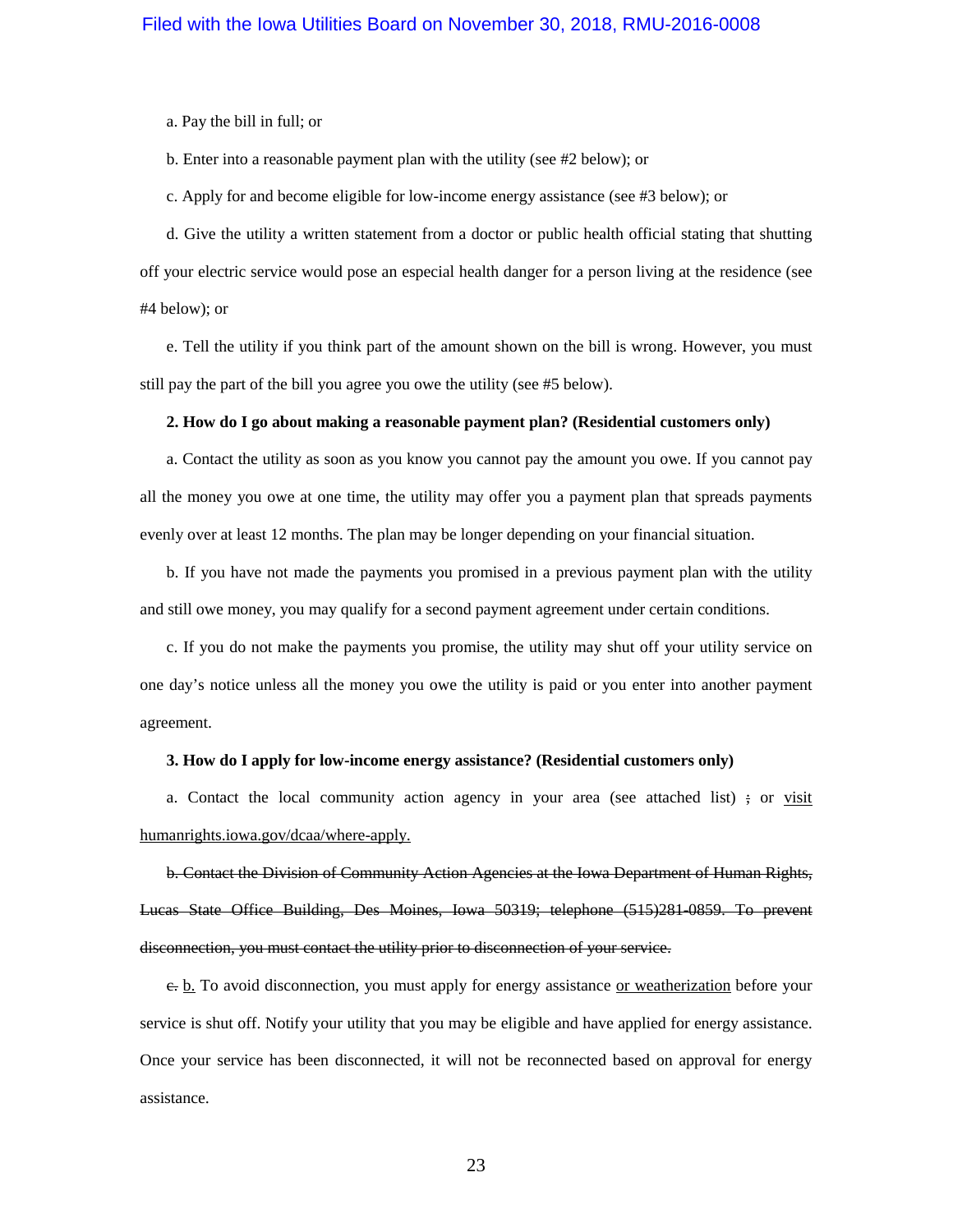d. c. Being certified eligible for energy assistance will prevent your service from being disconnected from November 1 through April 1.

# d. If you have additional questions, contact the Division of Community Action Agencies at the Iowa Department of Human Rights, Lucas State Office Building, Des Moines, Iowa 50319; telephone (515)281-3861.

**4. What if someone living at the residence has a serious health condition? (Residential customers only)**

Contact the utility if you believe this is the case. Contact your doctor or a public health official and ask the doctor or health official to contact the utility and state that shutting off your utility service would pose an especial health danger for a person living at your residence. The doctor or public health official must provide a written statement to the utility office within 5 days of when your doctor or public health official notifies the utility of the health condition; otherwise, your utility service may be shut off. If the utility receives this written statement, your service will not be shut off for 30 days. This 30-day delay is to allow you time to arrange payment of your utility bill or find other living arrangements. After 30 days, your service may be shut off if payment arrangements have not been made.

#### **5. What should I do if I believe my bill is not correct?**

You may dispute your utility bill. You must tell the utility that you dispute the bill. You must pay the part of the bill you think is correct. If you do this, the utility will not shut off your service for 45 days from the date the bill was mailed while you and the utility work out the dispute over the part of the bill you think is incorrect. You may ask the Iowa Utilities Board for assistance in resolving the dispute. (See #9 below.)

#### **6. When can the utility shut off my utility service because I have not paid my bill?**

a. Your utility can shut off service between the hours of 6 a.m. and 2 p.m., Monday through Friday.

b. The utility will not shut off your service on nights, weekends, or holidays for nonpayment of a bill.

24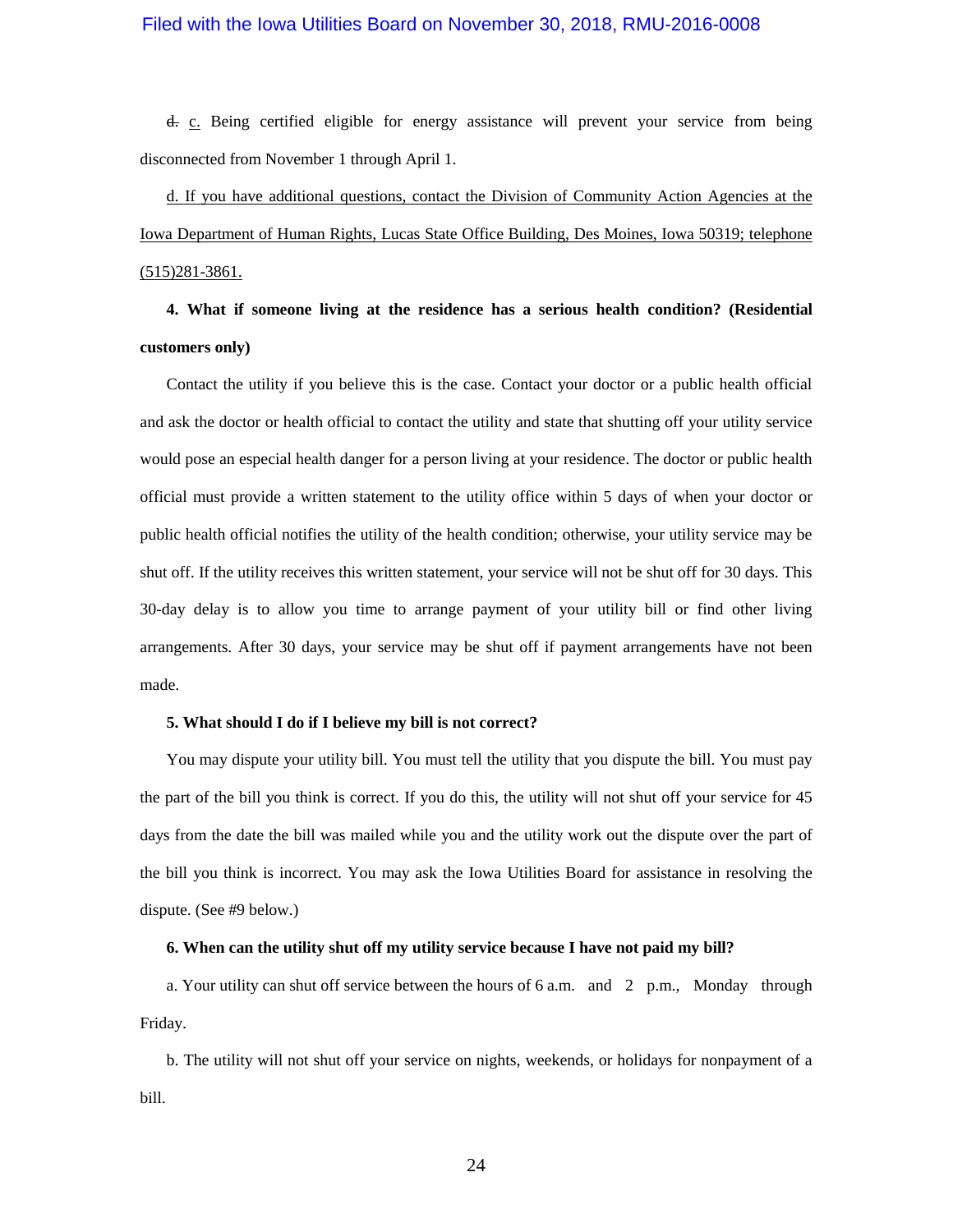c. The utility will not shut off your service if you enter into a reasonable payment plan to pay the overdue amount (see #2 above).

d. The utility will not shut off your service if the temperature is forecasted to be 20 degrees Fahrenheit or colder during the following 24-hour period, including the day your service is scheduled to be shut off.

e. If you have qualified for low-income energy assistance, the utility cannot shut off your service from November 1 through April 1. However, you will still owe the utility for the service used during this time.

f. The utility will not shut off your service if you have notified the utility that you dispute a portion of your bill and you pay the part of the bill that you agree is correct.

g. If one of the heads of household is a service member deployed for military service, utility service cannot be shut off during the deployment or within 90 days after the end of deployment. In order for this exception to disconnection to apply, the utility must be informed of the deployment prior to disconnection. However, you will still owe the utility for service used during this time.

#### **7. How will I be told the utility is going to shut off my service?**

a. You must be given a written notice at least 12 days before the utility service can be shut off for nonpayment. This notice will include the reason for shutting off your service.

b. If you have not made payments required by an agreed-upon payment plan, your service may be disconnected with only one day's notice.

c. The utility must also try to reach you by telephone or in person before it shuts off your service. From November 1 through April 1, if the utility cannot reach you by telephone or in person, the utility will put a written notice on the door of or another conspicuous place at your residence to tell you that your utility service will be shut off.

#### **8. If service is shut off, when will it be turned back on?**

a. The utility will turn your service back on if you pay the whole amount you owe or agree to a reasonable payment plan (see #2 above).

b. If you make your payment during regular business hours, or by 7 p.m. for utilities permitting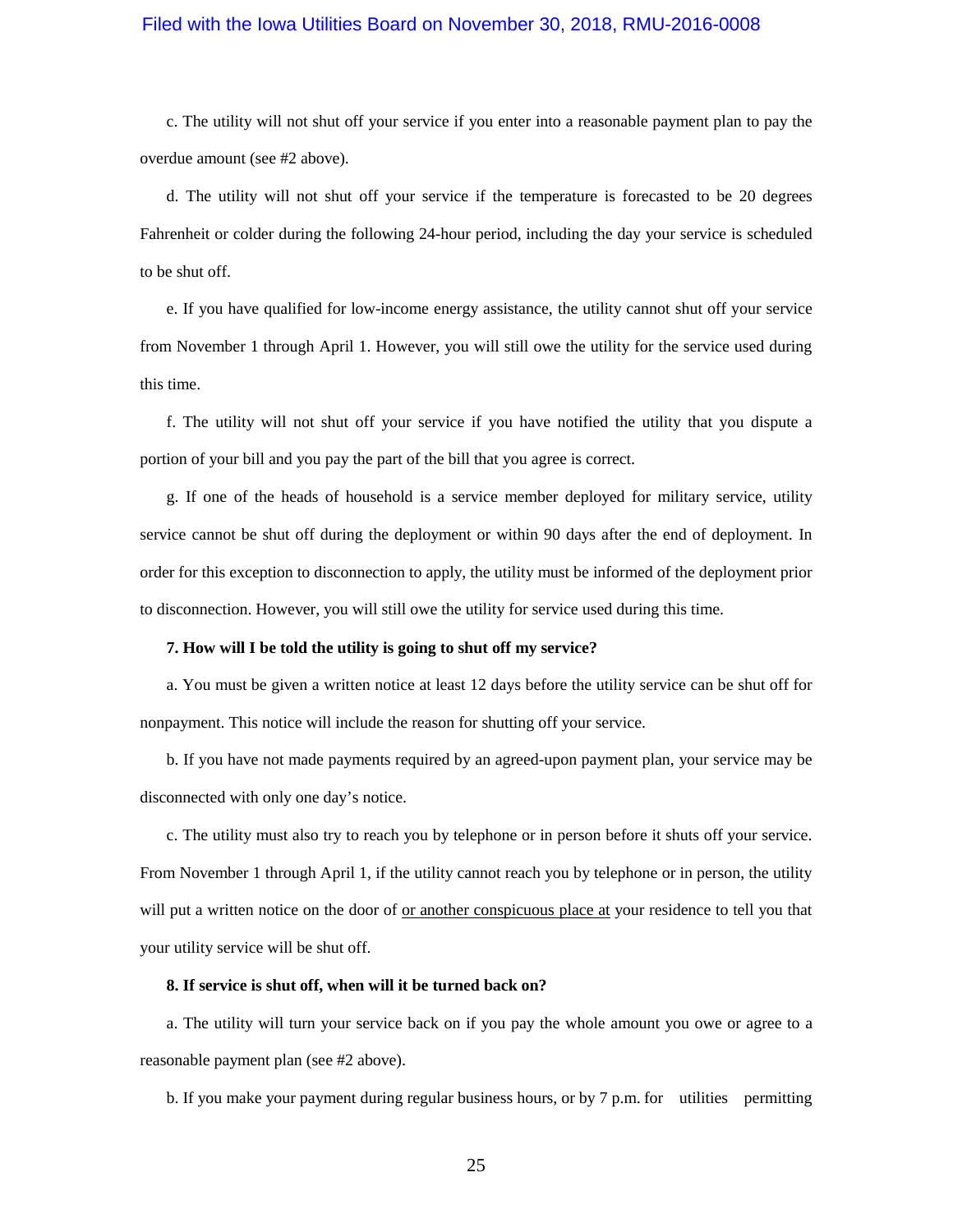such payment or other arrangements after regular business hours, the utility must make a reasonable effort to turn your service back on that day. If service cannot reasonably be turned on that same day, the utility must do it by 11 a.m. the next day.

c. The utility may charge you a fee to turn your service back on. Those fees may be higher in the evening or on weekends, so you may ask that your service be turned on during normal utility business hours.

#### **9. Is there any other help available besides my utility?**

If the utility has not been able to help you with your problem, you may contact the Iowa Utilities Board toll-free at 1-877-565-4450. You may also write the Iowa Utilities Board at 1375 E. Court Avenue, Room 69, Des Moines, Iowa 50319-0069, or by E-mail at [customer@iub.iowa.gov.](mailto:customer@iub.iowa.gov) Lowincome customers may also be eligible for free legal assistance from Iowa Legal Aid, and may contact Legal Aid at 1-800-532-1275.

ITEM 26. Amend subparagraph **20.4(15)"d"(5)** as follows:

(5) When disconnecting service to a residence, made a diligent attempt to contact, by telephone or in person, the customer responsible for payment for service to the residence to inform the customer of the pending disconnection and the customer's rights and responsibilities. During the period from November 1 through April 1, if the attempt at customer contact fails, the premises shall be posted at least one day prior to disconnection with a notice informing the customer of the pending disconnection and rights and responsibilities available to avoid disconnection.

If an attempt at personal or telephone contact of a customer occupying a rental unit has been unsuccessful, the utility shall make a diligent attempt to contact the landlord of the rental unit, if known, shall be contacted to determine if the customer is still in occupancy and, if so, the customer's present location. The landlord shall also be informed of the date when service may be disconnected. The utility shall make a diligent attempt to inform the landlord at least 48 hours prior to disconnection of service to a tenant.

If the disconnection will affect occupants of residential units leased from the customer, the premises of any building known by the utility to contain residential units affected by disconnection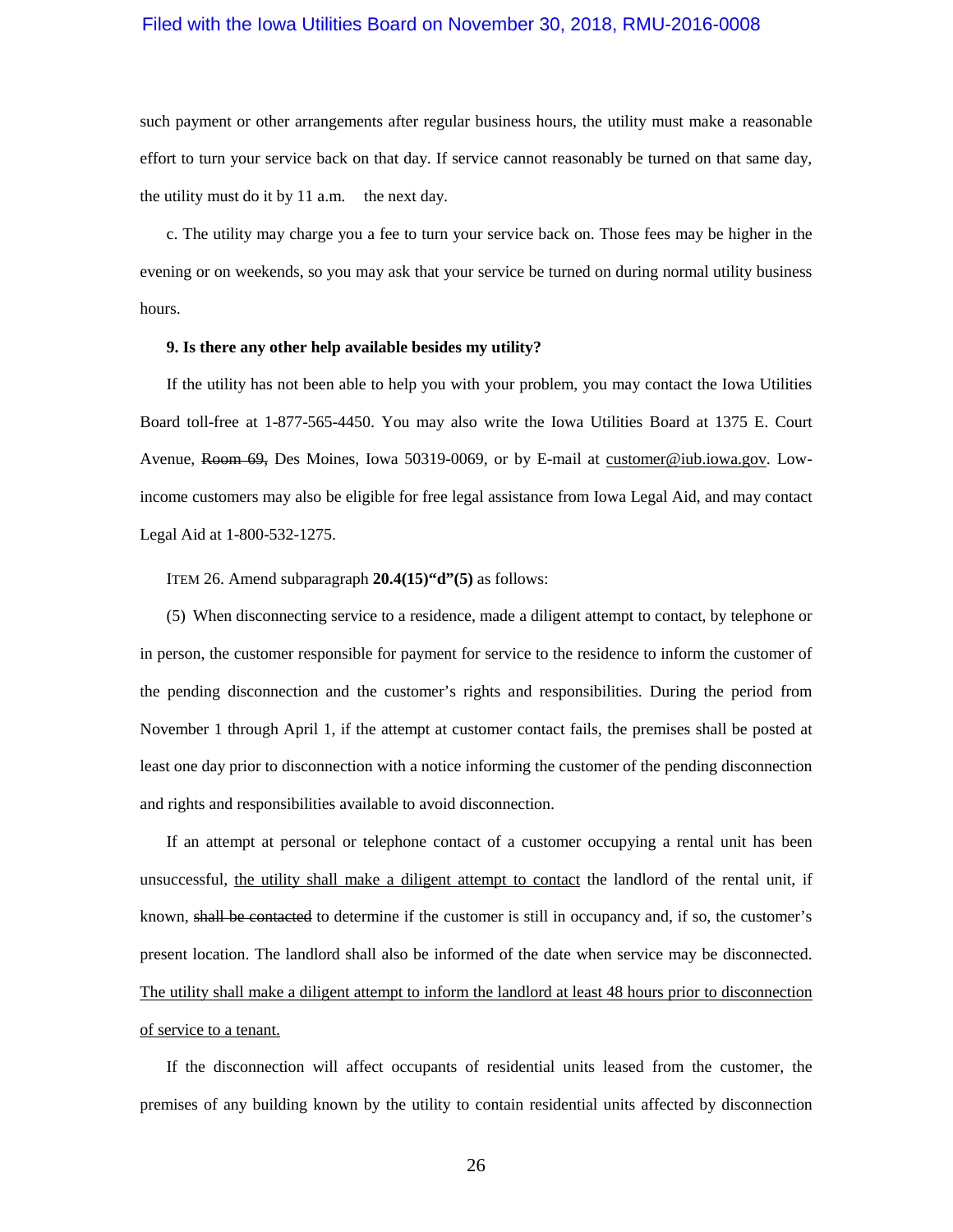must be posted, at least two days prior to disconnection, with a notice informing any occupants of the date when service will be disconnected and the reasons for the disconnection.

#### ITEM 27. Amend subparagraph **20.4(15)"d"(6)** as follows:

(6) Disputed bill. If the customer has received notice of disconnection and has a dispute concerning a bill for electric utility service, the utility may require the customer to pay a sum of money equal to the amount of the undisputed portion of the bill pending settlement and thereby avoid disconnection of service. A utility shall delay disconnection for nonpayment of the disputed bill for up to 45 days after the rendering providing of the bill if the customer pays the undisputed amount. The 45 days shall be extended by up to 60 days if requested of the utility by the board in the event the customer files a written complaint with the board in compliance with [199—Chapter 6.](https://www.legis.iowa.gov/docs/iac/chapter/199.6.pdf)

ITEM 28. Amend subparagraph **20.4(15)"d"(8)** as follows:

(8) Severe cold weather. A disconnection may not take place where electricity is used as the only source of space heating or to control or operate the only space heating equipment at the a residence on any day when the actual temperature or the 24-hour forecast of the National Weather Service forecast for the following 24 hours covering the area in which the residence is located includes a forecast that the temperature will residence's area is predicted to be 20 degrees Fahrenheit or colder. In any case where If the utility has properly posted a disconnect notice in compliance with subparagraph [20.4\(15\)](https://www.legis.iowa.gov/docs/iac/rule/199.20.4.pdf)*"d"*(5) but is precluded from disconnecting service because of a National Weather Service forecast severe cold weather, the utility may immediately proceed with appropriate disconnection procedures, without further notice, when the temperature in the residence's area where the residence is located rises above 20 degrees Fahrenheit and is forecasted to be remain above 20 degrees Fahrenheit for at least 24 hours, unless the customer has paid in full the past due amount or is otherwise entitled to postponement of disconnection under some other provision of paragraph [20.4\(15\)](https://www.legis.iowa.gov/docs/iac/rule/199.20.4.pdf)<sup>"</sup>d.".

ITEM 29. Amend subparagraph **20.4(15)"d"(10)** as follows:

(10)Winter energy assistance (November 1 through April 1). If the utility is informed that the customer's household may qualify for winter energy assistance or weatherization funds, there shall be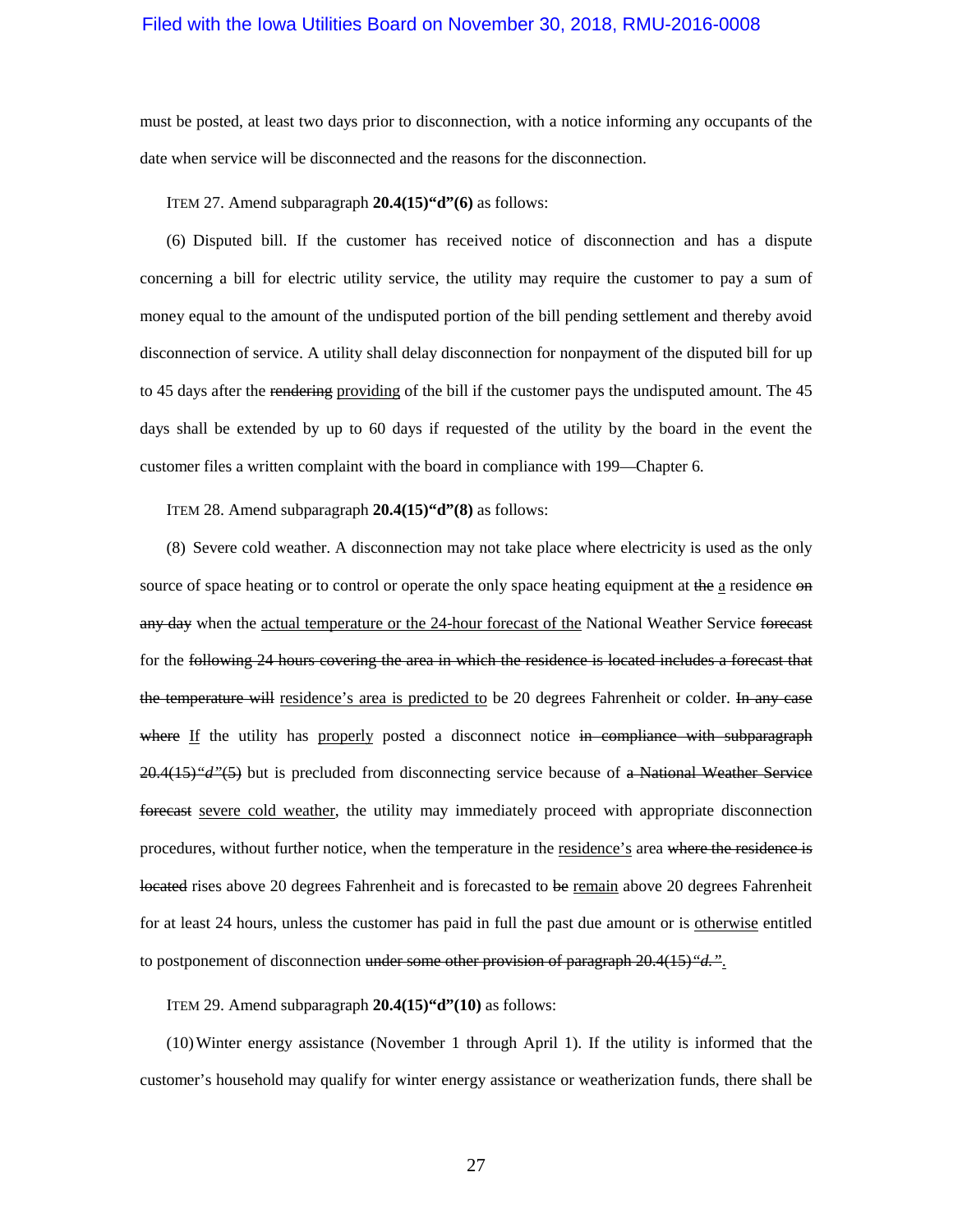no disconnection of service for 30 days from the date the utility is notified to allow the customer time to obtain assistance. Disconnection shall not take place from November 1 through April 1 for a resident who is a head of household and who has been certified to the public utility by the community action agency as eligible for either the low-income home energy assistance program or weatherization assistance program. A utility may develop an incentive program to delay disconnection on April 1 for customers who make payments throughout the November 1 through April 1 period. All such incentive programs shall be set forth in tariffs approved by the board.

ITEM 30. Amend subrule 20.4(16) as follows:

**20.4(16)** *Insufficient reasons for denying service.* The following shall not constitute sufficient cause for refusal of service to a customer:

*a.* to *d.* No change.

*e.* Failure to pay the back bill rendered provided in accordance with paragraph [20.4\(14\)](https://www.legis.iowa.gov/docs/iac/rule/199.20.4.pdf)<sup>*"d"*</sup> (slow meters).

*f.* Failure to pay a bill rendered provided in accordance with paragrap[h 20.4\(14\)](https://www.legis.iowa.gov/docs/iac/rule/199.20.4.pdf)*"f."*

*g.* Failure of a residential customer to pay a deposit during the period November 1 through April 1 for the location at which the customer has been receiving service in the customer's name.

*h.* No change.

*i.* Delinquency in payment for service arising more than ten years prior, as measured from the most recent of:

(1) The last date of service for the account giving rise to the delinquency,

(2) Physical disconnection of service for the account giving rise to the delinquency, or

(3) The last voluntary payment or voluntary written promise of payment made by the customer, if

made before the ten-year period described in this paragraph has otherwise lapsed.

*j.* Delinquency in payment for service that arose on or before September 4, 2010, pursuant to an oral contract, except in cases of fraud or deception that prevented the utility from timely addressing such delinquencies with the customer.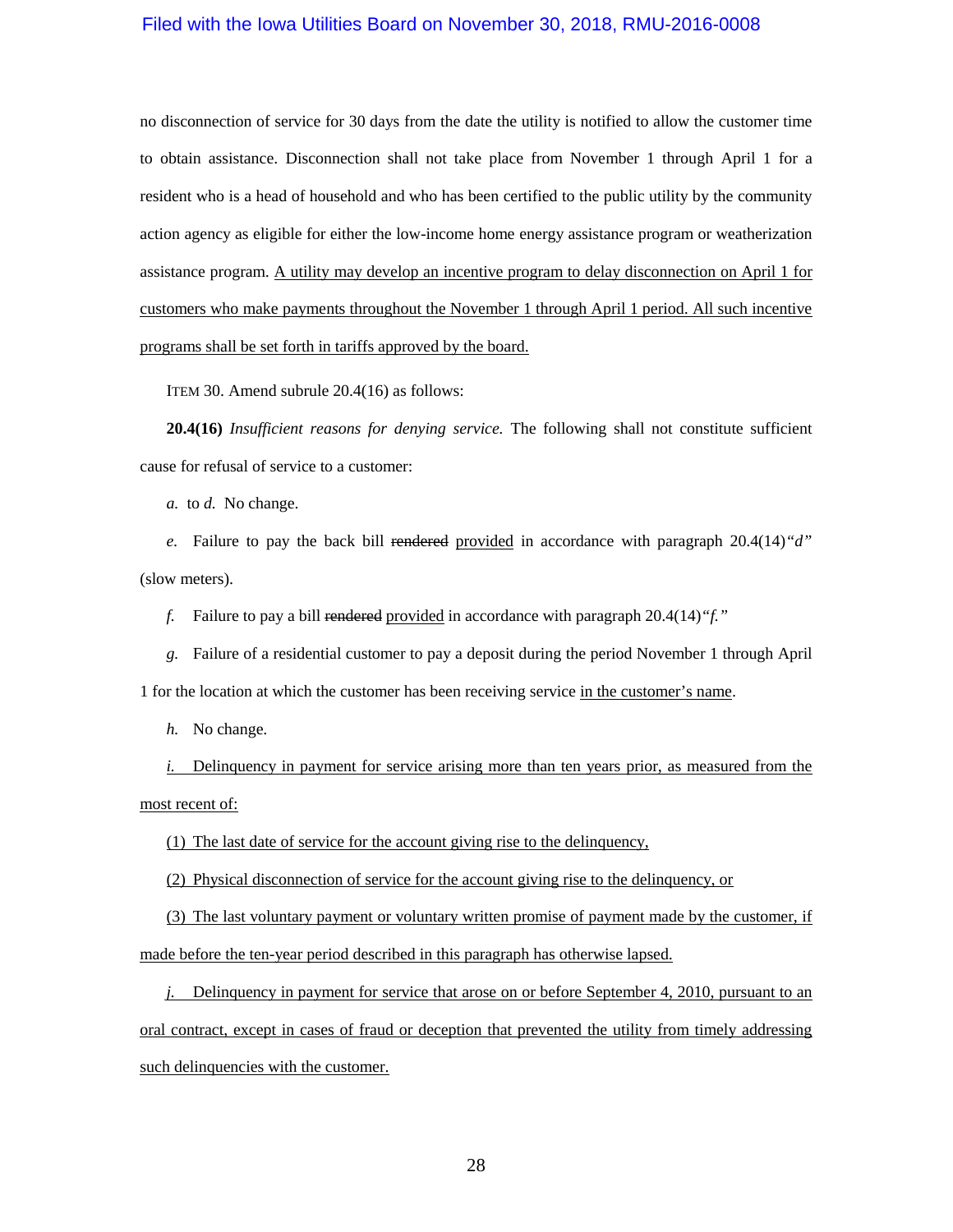ITEM 31. Rescind and reserve subrule **20.4(21)**.

ITEM 32. Amend subrule 20.4(22), introductory paragraph, as follows:

**20.4(22)** *Change in type of service*. If a change in the type of service, such as from 25- to 60-cycle or from direct or alternating current, or a change in voltage to a customer's substation, is effected at the insistence of the utility and not solely by reason of increase in the customer's load or change in the character thereof, the utility shall share equitably in the cost of changing the equipment of the customer affected as determined by the board in the absence of agreement between utility and customer. In general, the customer should be protected against or reimbursed for the following losses and expenses to an appropriate degree:

ITEM 33. Rescind and reserve subrule **20.5(5)**.

ITEM 34. Amend paragraph **20.6(3)"a"** as follows:

*a.* American National Standard Code for Electricity Metering, ANSI C12.1- 2008 2014.

ITEM 35. Adopt the following **new** subrule 20.6(8):

**20.6(8)** *Comprehensive meter upgrade programs.*

*a.* A utility may forego the meter testing procedures required under the utility's own inspection and testing program and [subrule 20.6\(2\)](https://www.legis.iowa.gov/docs/iac/rule/199.20.6.pdf) if:

(1) The meters are removed or scheduled to be removed as part of a comprehensive meter upgrade program over a specified period not to exceed three years;

(2) The meters being removed have not previously been shown to be inaccurate or otherwise faulty;

(3) The utility either retains the removed meters for a period of one year from the removal date to allow customers the opportunity to challenge a meter's accuracy or tests a representative statistical sample based upon an industry standard such as ANSI C12.1-2008 of each type of meter being removed as part of the program and maintains the removed meters for a period of at least six months; and

(4) The utility tests any meter upon request of a customer based upon the customer's experience

29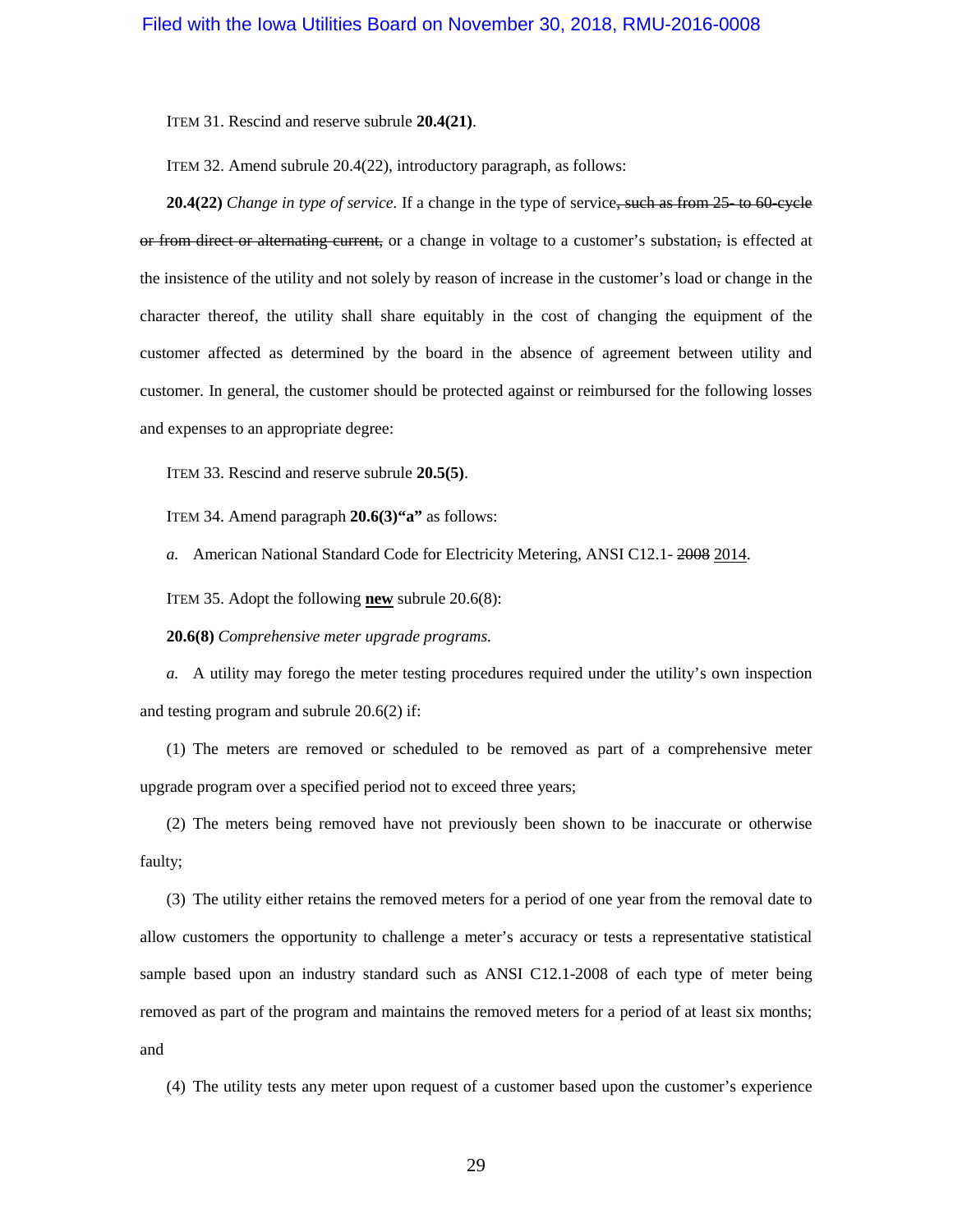comparing the replaced and replacement meters.

*b.* Prior to foregoing its testing procedures under this subrule, a utility shall notify the board that the utility is engaging in a comprehensive meter upgrade program. The notice shall state the option the utility is electing to pursue under [subparagraph 20.6\(8\)](https://www.legis.iowa.gov/docs/iac/rule/199.20.6.pdf)*"a"*(3), the specified period of the program, and the expected number of meters to be upgraded. A utility electing to test a statistical sample of removed meters under subparagraph 20.6(8)"a"(3) shall also state the industry standard it will use to determine the sample size and provide the full text of standard to the board upon request.

*c.* A utility shall continue to follow the meter testing procedures for meters removed for any reason unrelated to the comprehensive meter upgrade program.

*d.* A utility shall resume the meter testing procedures required under the utility's own inspection and testing program and [subrule 20.6\(2\)](https://www.legis.iowa.gov/docs/iac/rule/199.20.6.pdf) upon completion of the comprehensive meter upgrade program or the end of the specified period, whichever occurs first.

ITEM 36. Amend subrule 20.7(7) as follows:

**20.7(7)** Each utility shall make a sufficient number of voltage measurements <del>, using recording</del> voltmeters, in order to determine if voltages are in compliance with the requirements as stated in [20.7\(2\),](https://www.legis.iowa.gov/docs/iac/rule/199.20.7.pdf) [20.7\(3\),](https://www.legis.iowa.gov/docs/iac/rule/199.20.7.pdf) and [20.7\(4\).](https://www.legis.iowa.gov/docs/iac/rule/199.20.7.pdf) All voltmeter records obtained under  $20.7(7)$  this subrule shall be retained by the utility for at least two years and shall be available for inspection by the board's representatives. Notations on each chart shall indicate the following:

*a.* The location where the voltage was taken.

*b.* The time and date of the test.

*c.* The results of the comparison with a working standard indicating voltmeter.

ITEM 37. Amend subparagraph **20.9(2)"b"(5)**, as follows:

(5) The energy costs paid for energy purchased under arrangements or contracts for firm power, operational control energy, outage energy, participation power, peaking power, and economy energy, capacity and energy, as entered into account 555 of the Uniform System of Accounts, less the energy revenues to be recovered from corresponding sales, as entered in account 447 of the Uniform System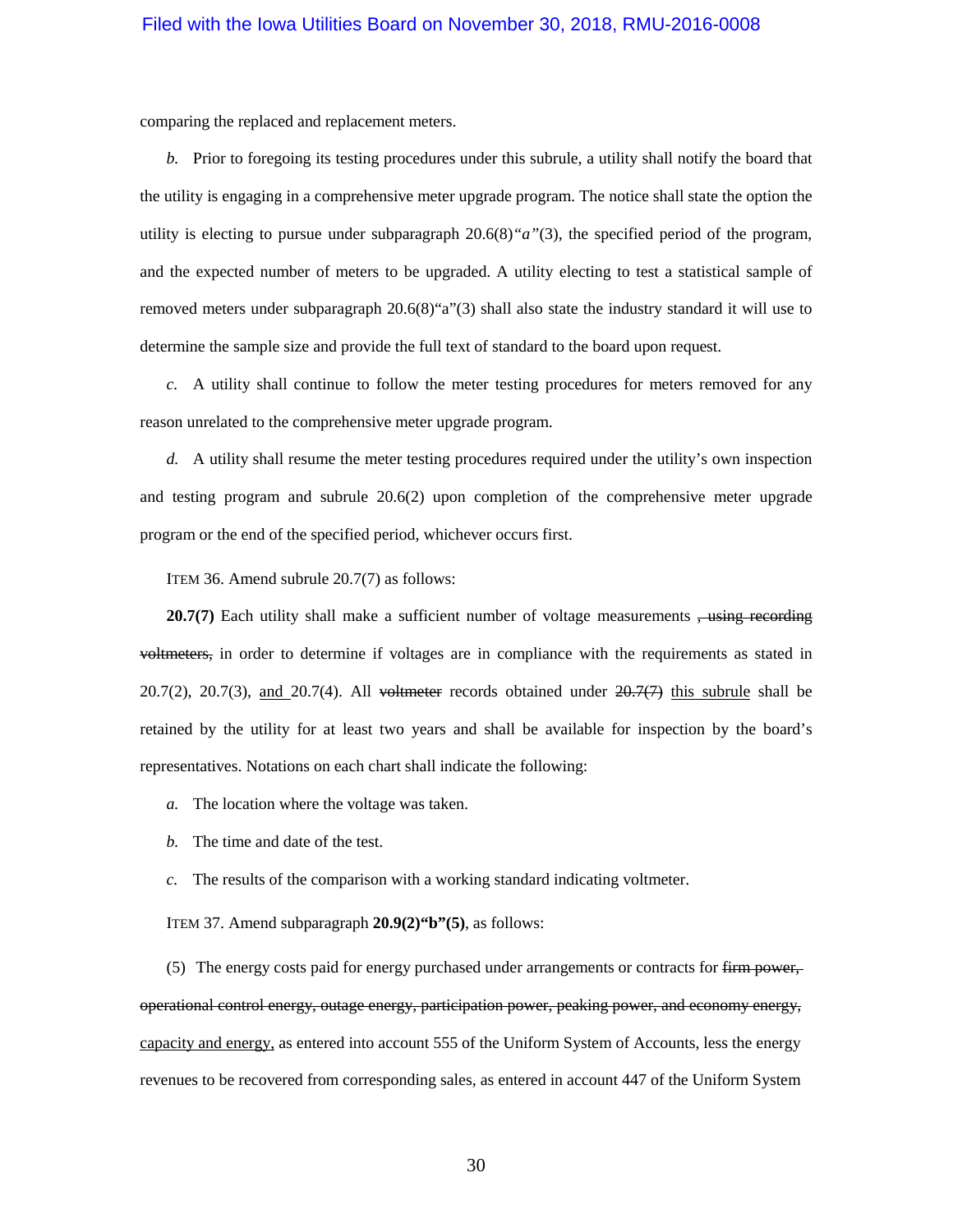of Accounts.

ITEM 38. Amend subrule 20.9(3) as follows:

**20.9(3)** *Optional energy clause for a rate-regulated utility which does not own generation.* A rate-regulated utility which does not own generation may adopt the energy adjustment clause of this subrule in lieu of that set forth in subrule  $20.9(2)$ . Prior to each billing cycle it, the rate-regulated utility shall determine and file for board approval the adjustment amount to be charged for each energy unit consumed under rates set by the board. The filing shall include all journal entries, invoices (except invoices for fuel, freight, and transportation), worksheets, and detailed supporting data used to determine the amount of the adjustment. The estimated amount of fossil fuel should be detailed to reflect the amount of fuel, transportation, and other costs.

The journal entries should reflect the following breakdown for each type of fuel: actual cost of fuel, transportation, and other costs. Items The items identified as other costs should be described and their inclusion as fuel energy costs should be justified. The utility shall also file detailed supporting data:

1. To show the actual amount of sales of energy by month for which an adjustment was utilized, and

2. To support the energy cost adjustment balance utilized in the monthly energy adjustment clause filings.

*a.* to *e.* No change.

ITEM 39. Amend subrule 20.9(4) as follows:

**20.9(4)** *Annual review Review of energy clause.* On or before each May 1 At least biennially, but no more than annually, the board will notify require each utility as to the that owns generation and utilizes an energy adjustment clause to provide fuel, freight, and transportation invoices from two months of the previous calendar year for which fuel, freight, and transportation invoices will be required. The board will notify each utility by May 1 as to which two months' invoices will be required. Two copies of these invoices shall be filed with the board no later than the subsequent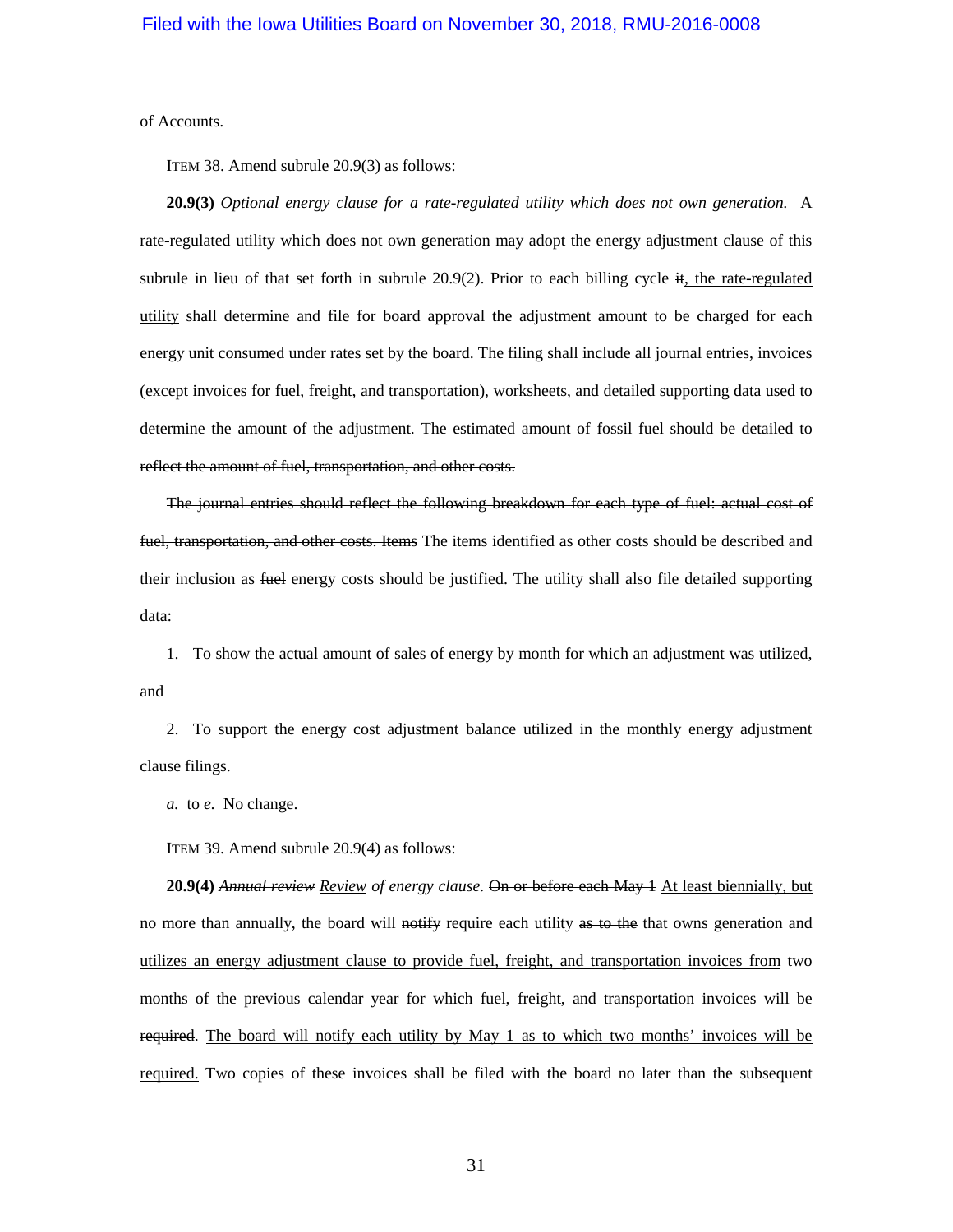November 1.

ITEM 40. Amend rule **199—20.9(476)**, implementation sentence, as follows:

This rule is intended to implement Iowa Code sectio[n 476.6\(11\)](https://www.legis.iowa.gov/docs/ico/section/2018/476.6.pdf) [476.6\(12\).](https://www.legis.iowa.gov/docs/ico/section/2018/476.6.pdf)

ITEM 41. Rescind rule 199—20.11(476) and adopt the following **new** rule in lieu thereof:

#### **199—20.11(476) Customer notification of peaks in electric energy demand.**

**20.11(1)** Pursuant to Iowa Code section 476.17, each investor-owned utility shall have a plan to notify its customers of an approaching peak demand on the day when peak demand is likely to occur. The plan shall be made available to the board upon request.

**20.11(2)** The plan shall include, at a minimum, the following:

*a.* A description and explanation of the condition(s) that will prompt a peak alert.

*b.* A provision for a general notice to be given to customers prior to the time when peak demand is likely to occur and an explanation of when and how notice of an approaching peak in electric demand will be given to customers.

*c.* The text of the message or messages to be given in the general notice to customers. The message shall include the name of the utility providing the notice, an explanation that conditions exist which indicate a peak in electric demand is approaching, and an explanation of the significance of reductions in electricity use during a period of peak demand and the potential benefits of energy efficiency.

ITEM 42. Amend subrule 20.13(1), introductory paragraph, as follows:

**20.13(1)** *Procurement plan*. The Pursuant to Iowa Code section 476.6(12), the board shall periodically conduct a contested case proceeding for the purpose of evaluating the reasonableness and prudence of a rate-regulated public utility's electric fuel procurement and contracting practices. By January 31 each year the board will notify a rate-regulated utility if the utility will be required to file an electric fuel procurement plan. In the years in which it does not conduct a contested case proceeding, the board may require a utility to file certain information for the board's review. In years in which a full proceeding is conducted, a rate-regulated utility providing electric service in Iowa shall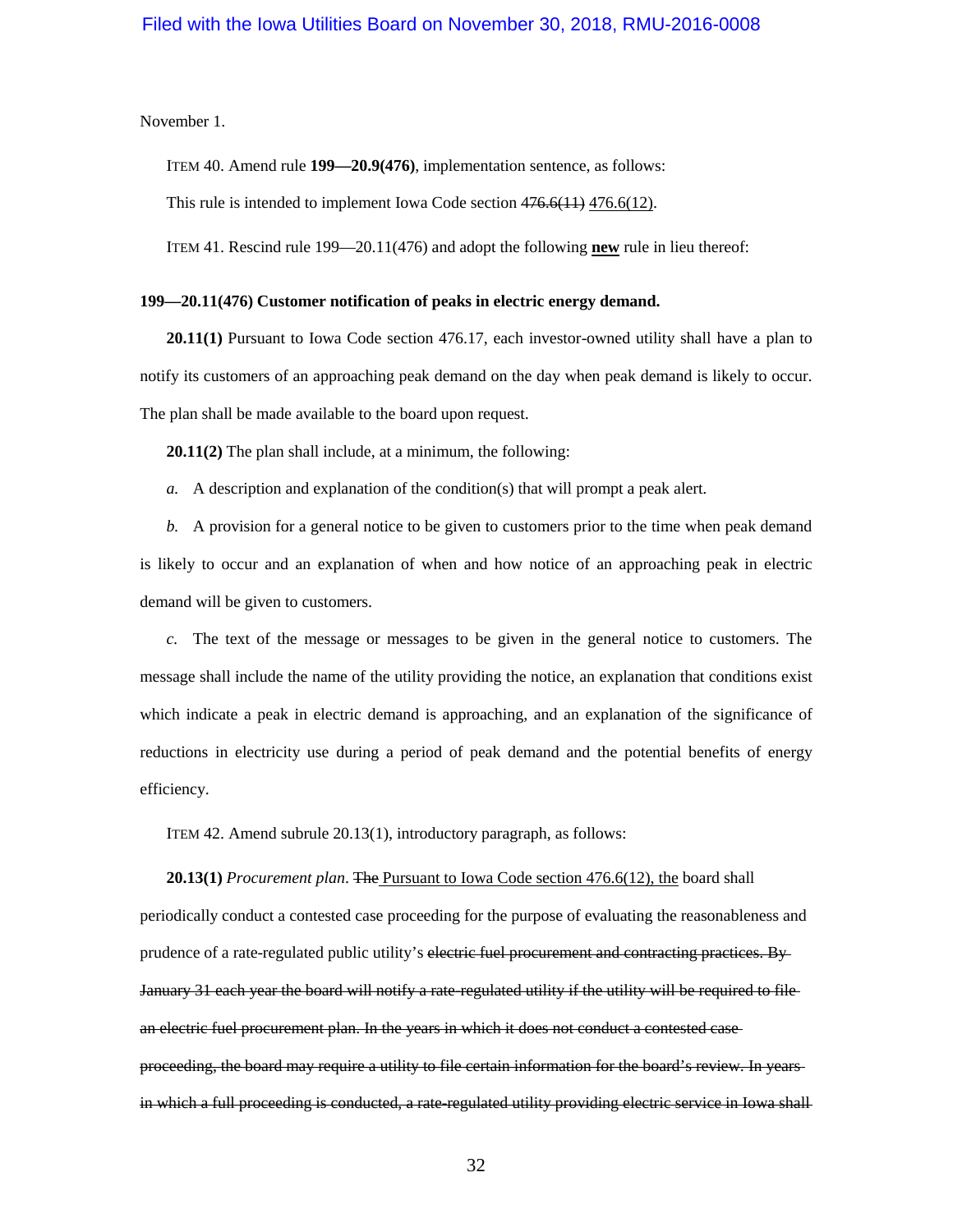prepare and file with the board on or before May 15 of each required filing year a complete electric fuel procurement plan for an annual period commencing June 1 or, in the alternative, for the annual period used by the utility in preparing its own fuel procurement plan. practices related to procurement of and contracting for fuel used in generating electricity. When it determines to conduct a contested case proceeding, the board shall notify a rate-regulated utility that it will be required to file an electric fuel procurement plan. The notification to the utility shall include a detailed list of what the board will be examining as part of the review. The utility shall file its plan no later than 105 days after notification unless otherwise directed by the board. A utility's procurement plan shall be organized to include information as follows:

ITEM 43. Rescind and reserve subrule **20.13(2)**.

ITEM 44. Amend paragraph **20.14(3)"c"** as follows:

*c.* The floor for the discount rate shall be equal to the energy costs and customer costs of serving the specific customer.

ITEM 45. Amend subrule 20.15(1) as follows:

**20.15(1)** *Applicability and purpose.* This rule applies to each electric public utility, as defined in Iowa Code sections [476.1,](https://www.legis.iowa.gov/docs/ico/section/2018/476.1.pdf) [476.1A,](https://www.legis.iowa.gov/docs/ico/section/2018/476.1A.pdf) and [476.1B.](https://www.legis.iowa.gov/docs/ico/section/2018/476.1B.pdf) Each Pursuant to Iowa Code section [476.66,](https://www.legis.iowa.gov/docs/ico/section/2018/476.66.pdf) each utility shall maintain a program plan to assist the utility's low-income customers with weatherization and to supplement assistance received under the federal low-income home energy assistance program for the payment of winter heating bills.

ITEM 46. Rescind and reserve subrule **20.15(2)**.

ITEM 47. Amend subrule 20.15(3), introductory paragraph, as follows:

**20.15(3)** *Notification.* Each utility shall notify all customers of the customer contribution fund at least twice a year. The method of notice which will ensure the most comprehensive notification to the utility's customers shall be employed. Upon commencement of service and at least once a year, the notice shall be mailed or personally delivered to all customers , or provided by electronic means to those customers who have consented to receiving electronic notices. The other required notice may be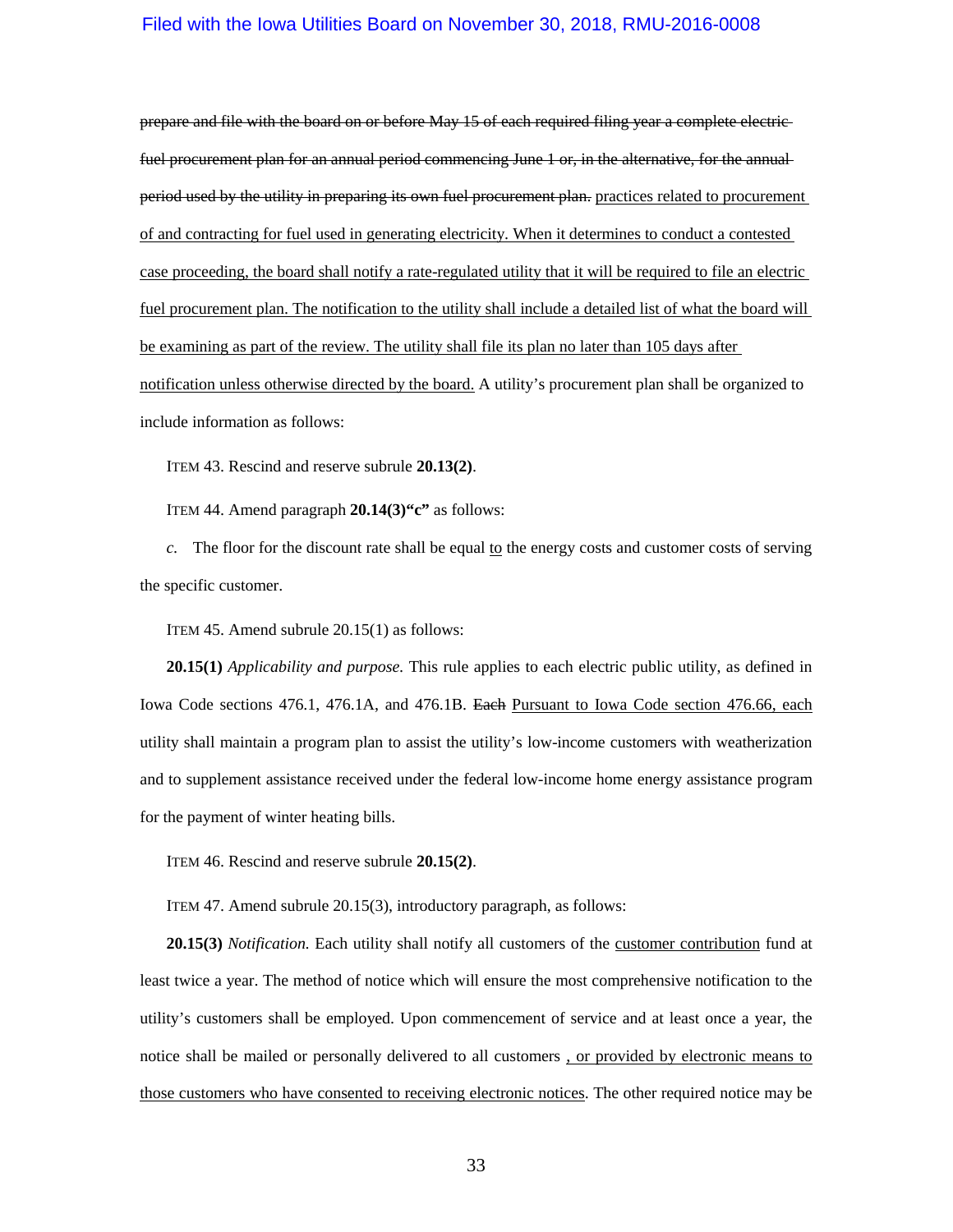published in a local newspaper(s) of general circulation within the utility's service territory. A utility serving fewer than  $6,000$  customers may publish their its semiannual notices locally in a free newspaper, utility newsletter or shopper's guide instead of a newspaper. At a minimum, the notice shall include:

ITEM 48. Amend subrule 20.15(4) as follows:

**20.15(4)** *Methods of contribution.* The utility shall provide for contributions as monthly pledges, as well as one-time or periodic contributions. A pledge by a customer or other party shall not be construed to be a binding contract between the utility and the pledger. The pledge amount shall not be subject to delayed payment charges by the utility. Each utility may allow persons or organizations to contribute matching funds.

ITEM 49. Rescind and reserve subrule **20.15(6)**.

ITEM 50. Amend subrule 20.17(1) as follows:

**20.17(1)** *Applicability and purpose.* This rule applies to all rate-regulated utilities providing electric service in Iowa. Under Title IV of the Clean Air Act Amendments of 1990, each electric utility is required to hold sufficient emission allowances to offset emissions at all affected and new units. The acquisition and disposition of emission allowances will be treated for ratemaking purposes as defined in this rule.

ITEM 51. Amend subrule 20.17(2) as follows:

**20.17(2)** *Definitions.* The following words and terms, when used in this rule, shall have the meaning indicated below:

*"Allowance futures contract"* is an agreement between a futures exchange clearinghouse and a buyer or seller to buy or sell an allowance on a specified future date at a specified price.

*"Allowance option contract"* is an agreement between a buyer and seller whereby the buyer has the option to transfer an allowance(s) at a specified date at a specified price. The seller of a call or put option will receive a premium for taking on the associated risk.

*"Auction allowances"* are allowances acquired or sold through EPA's annual allowance auction.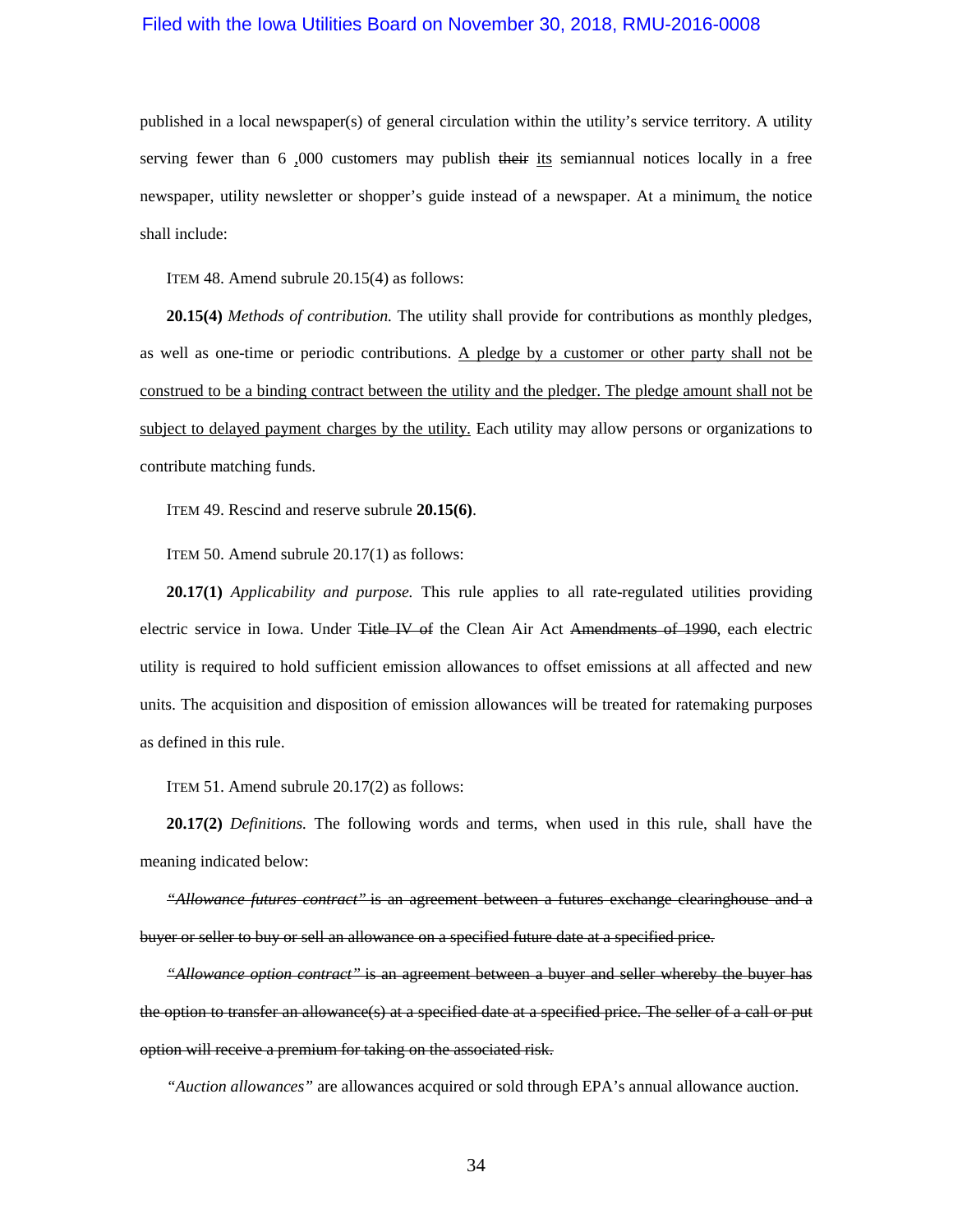*"Boot"* means something acquired or forfeited to equalize a trade.

*"Direct sale allowances"* are allowances purchased from the EPA in its annual direct sale.

*"Emission for emission trade"* is an exchange of one type of emission for another type of emission. For example, the exchange of SO<sub>2</sub> emission allowances for NO<sub>x</sub> emission allowances.

*"Fair market value"* is the amount at which an allowance could reasonably be sold in a transaction between a willing buyer and a willing seller other than in a forced or liquidation sale.

*"Historical cost"* is the amount of cash or its equivalent paid to acquire an asset, including any direct acquisition expenses. Any commissions paid to brokers shall be considered a direct acquisition expense.

*"Original cost"* is the historical cost of an asset to the person first devoting the asset to public service.

*"Statutory allowances"* are allowances allocated by the EPA at no cost to affected units under the Acid Rain Program Clean Air Act either through annual allocations as a matter of statutory right and those for which a utility may qualify by using certain compliance options or effective use of conservation and renewables.

*"Vintage trade"* is an exchange of one vintage of allowances for another vintage of allowances with the difference in value between vintages being cash or additional allowances.

ITEM 52. Amend subrule 20.18(1) as follows:

**20.18(1)** *Applicability.* Rule [199—20.18\(](https://www.legis.iowa.gov/docs/iac/rule/199.20.18.pdf)476,478) This rule is applicable to investor-owned electric utilities and electric cooperative corporations and associations operating within the state of Iowa subject to Iowa Code chapter [476](https://www.legis.iowa.gov/docs/ico/chapter/476.pdf) and to the construction, operation, and maintenance of electric transmission lines by electric utilities as defined in subrule [20.18\(4\)](https://www.legis.iowa.gov/docs/iac/rule/199.20.18.pdf) to the extent provided in Iowa Code chapter [478.](https://www.legis.iowa.gov/docs/ico/chapter/478.pdf)

ITEM 53. Amend subrule 20.18(2) as follows:

**20.18(2)** *Purpose and scope.* Reliable electric service is of high importance to the health, safety, and welfare of the citizens of Iowa. The purpose of this rule  $199 - 20.18(476,478)$  is to establish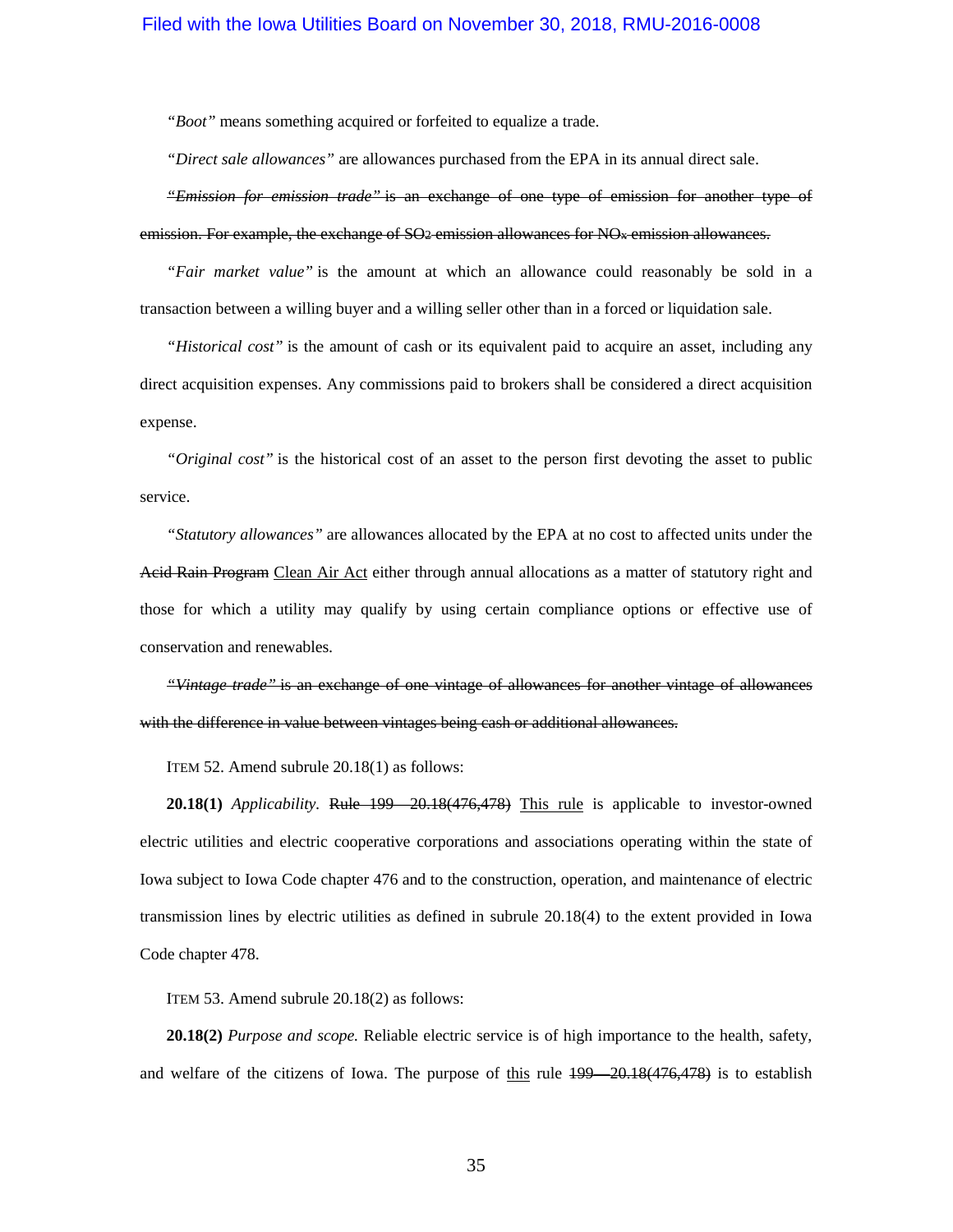requirements for assessing the reliability of the transmission and distribution systems and facilities that are under the board's jurisdiction. This rule establishes reporting requirements to provide consumers, the board, and electric utilities with methodology for monitoring reliability and ensuring quality of electric service within an electric utility's operating area. This rule provides definitions and requirements for maintenance of interruption data, retention of records, and report filing.

ITEM 54. Amend paragraph **20.18(3)"g"** as follows:

*g.* Any electric utility unable to comply with applicable provisions of this rule [199—](https://www.legis.iowa.gov/docs/iac/rule/199.20.18.pdf) [20.18\(](https://www.legis.iowa.gov/docs/iac/rule/199.20.18.pdf)476,478) may file a waiver request pursuant to rule [199—1.3\(](https://www.legis.iowa.gov/docs/iac/rule/199.1.3.pdf)17A,474,476,78GA,HF2206) [199—1.3\(](https://www.legis.iowa.gov/docs/iac/rule/199.1.3.pdf)17A,474,476).

ITEM 55. Amend subrule 20.18(4), introductory paragraph, as follows:

**20.18(4)** *Definitions.* Terms and formulas when used in this rule [199—20.18\(](https://www.legis.iowa.gov/docs/iac/rule/199.20.18.pdf)476,478) are defined as follows:

ITEM 56. Amend subrule **20.18(4)**, definition of "Customer," as follows:

*"Customer"* means (1) any person, firm, association, or corporation, (2) any agency of the federal, state, or local government, or (3) any legal entity responsible by law for payment of the electric service from the electric utility which has a separately metered electrical service point for which a bill is rendered provided. Electrical service point means the point of connection between the electric utility's equipment and the customer's equipment. Each meter equals one customer. Retail customers are end-use customers who purchase and ultimately consume electricity.

ITEM 57. Amend subrule 20.18(7), introductory paragraph, as follows:

**20.18(7)** *Annual reliability and service quality report for utilities with more than 50,000 Iowa retail customers.* Each electric utility with over 50,000 Iowa retail customers shall submit to the board and consumer advocate on or before May 1 of each year an annual reliability report for the previous calendar year for the Iowa jurisdiction. The report shall include the following information:

ITEM 58. Amend paragraph **20.18(7)"f"** as follows:

*f. Plans and status report.*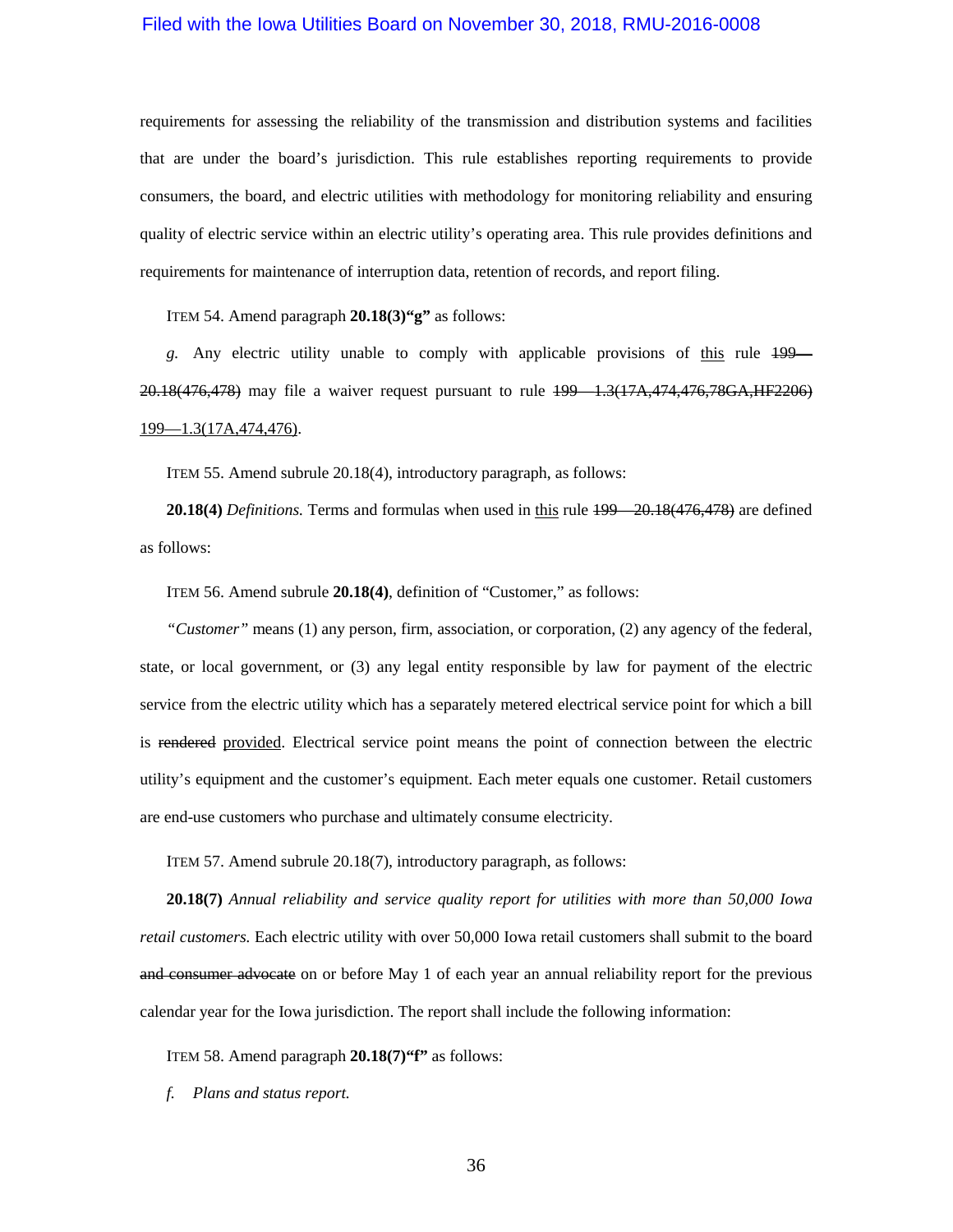(1) A plan for service quality improvements, including costs, for the electric utility's transmission and distribution facilities that will ensure quality, safe, and reliable delivery of energy to customers.

1. The plan shall cover not less than the three years following the year in which the annual report was filed. A copy of the electric utility's documents and databases supporting capital investment and maintenance budget amounts required in 20.18(7)*"g"*(1) and 20.18(7)*"h"*(1), respectively, (including but not limited to transmission and distribution facilities, transmission and distribution control and communication facilities, and transmission and distribution planning, maintenance, and reliabilityrelated computer hardware and software) shall be maintained in the utility's principal Iowa business location and shall be available for inspection by the board and office of consumer advocate. The utility's plan may reference said budget documents and databases, instead of duplicating or restating the detail therein. Copies of capital budgeting documents shall be maintained for five years.

2. The plan shall identify reliability challenges and may describe specific projects and projected costs. The filing of the plan shall not be considered as evidence of the prudence of the utility's reliability expenditures.

3. The plan shall provide an estimate of the timing for achievement of the plan's goals.

(2) A progress report on plan implementation. The report shall include identification of significant changes to the prior plan and the reasons for the changes.

ITEM 59. Amend paragraph **20.18(7)"i"** as follows:

*i.* The annual reliability report, starting with the reliability report for calendar year 2008, shall include the number of poles inspected, the number rejected, and the number replaced.

ITEM 60. Amend subrule 20.18(8) as follows:

**20.18(8)** *Annual report for all electric utilities not reporting pursuant to 20.18(7).*

*a.* By July 1, 2003, each Each electric utility shall adopt and have approved by its board of directors or other governing authority a reliability plan and shall file an informational copy of the plan with the board. The plan shall be updated not less than annually and shall describe the following.

(1) The utility's current reliability programs, including: